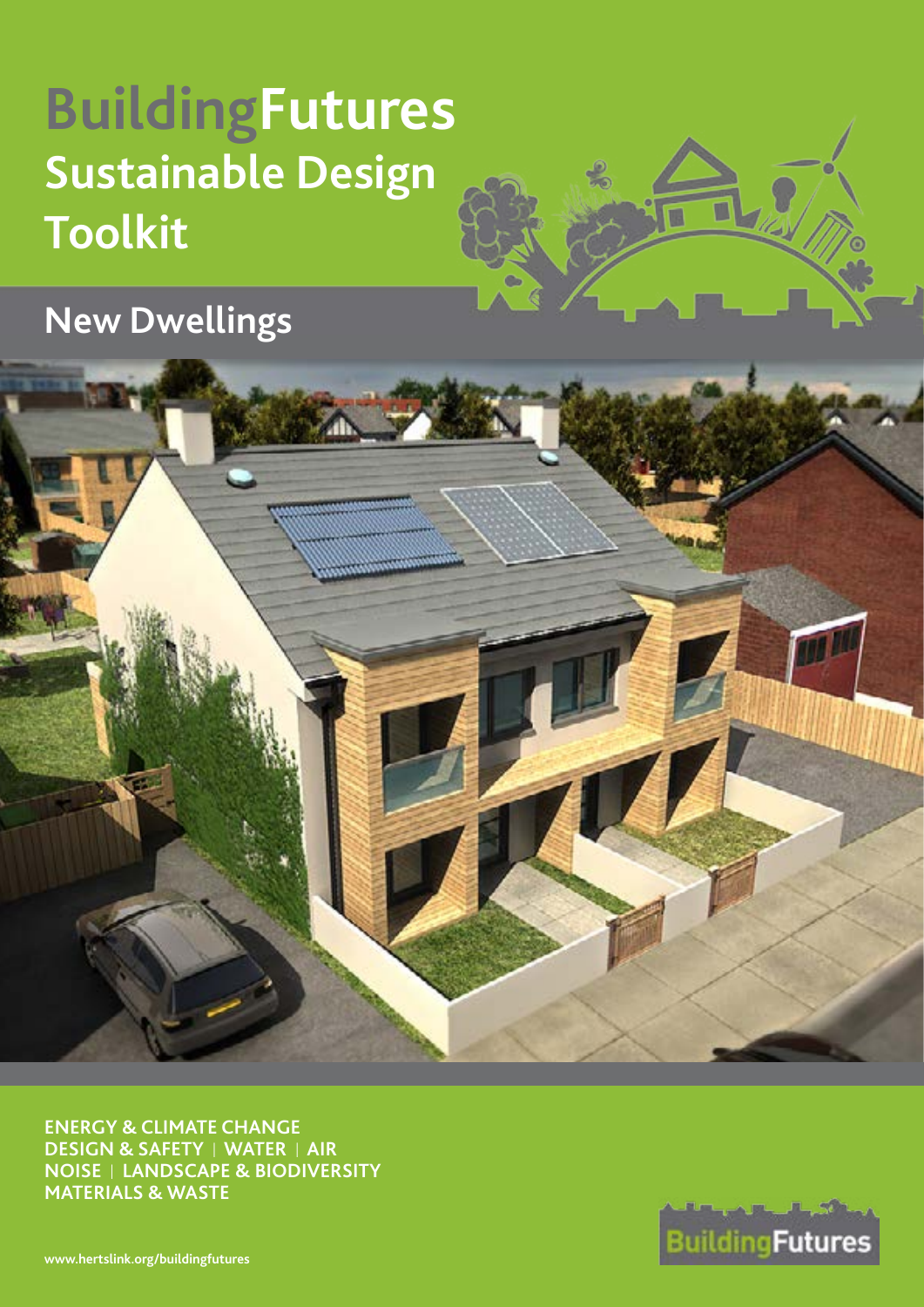

# **Contents**

| <b>Introduction</b>                                                                                                                          | 2  |
|----------------------------------------------------------------------------------------------------------------------------------------------|----|
| <b>The Building Futures Partnership</b>                                                                                                      | 2  |
| <b>The Sustainable Design Toolkit</b>                                                                                                        | 2  |
| How to use the Sustainable Design Toolkit                                                                                                    | 3  |
|                                                                                                                                              |    |
| <b>Design Aims and Outcomes</b>                                                                                                              | 4  |
| <b>Your proposal</b>                                                                                                                         | 5  |
| <b>Project details</b>                                                                                                                       | 5  |
| <b>Sustainable Design Summary</b>                                                                                                            | 6  |
| <b>Energy &amp; Climate Change</b>                                                                                                           | 7  |
| Q1. How will energy demand for heating, lighting<br>and cooling be avoided?                                                                  | 7  |
| Q2. What energy efficiency solutions will be used<br>to further reduce energy demand?                                                        | 8  |
| Q3. Where relevant, how have renewable and low carbon<br>energy technologies been integrated into the design?                                | 9  |
| Q4. How will the new dwelling avoid overheating and<br>contributing to the urban heat island effect?                                         | 10 |
| Q5. How will the new dwelling be made resilient to<br>severe storms?                                                                         | 11 |
| Water                                                                                                                                        | 12 |
| Q1. How will the consumption of water be reduced?                                                                                            | 12 |
| Q2. How will surface water run-off from the dwelling<br>be managed sustainably to reduce the risk of<br>flooding and maintain water quality? | 13 |
| Air                                                                                                                                          | 14 |
| Q1. How will air pollutants, dust and other emissions<br>arising from construction be minimised?                                             | 14 |
| Q2. How will good internal air quality be achieved?                                                                                          | 15 |

| <b>Landscape &amp; Biodiversity</b>                                                                                     | 16 |
|-------------------------------------------------------------------------------------------------------------------------|----|
| Q1. What measures will be taken to protect and/or<br>enhance existing landscape features and habitats?                  | 16 |
| Q2. Where there will be an impact on landscape and<br>biodiversity, what mitigation measures will be put<br>into place? | 17 |
| Q3. How will the risks of instability due to soil<br>shrink-swell and/or steeply sloping land be<br>managed?            | 18 |
| <b>Materials &amp; Waste</b>                                                                                            | 19 |
| Q1. What sustainable materials will be used?                                                                            | 19 |
| Q2. How will the waste hierarchy be embedded<br>into the design and construction?                                       | 20 |
| <b>Noise</b>                                                                                                            | 21 |
| O1. How will construction noise be minimised?                                                                           | 21 |
| Q2. What noise attenuation measures will be<br>incorporated into the design?                                            | 22 |
| <b>Design &amp; Safety</b>                                                                                              | 23 |
| Q1. How will the design promote place making?                                                                           | 23 |
| Q2. How will the different and changing needs of<br>occupiers be accommodated?                                          | 24 |
| Q3. How will the design promote security and safety?                                                                    | 25 |
| <b>Next Steps</b>                                                                                                       | 26 |
| <b>Examples, Solutions &amp; Advice</b>                                                                                 | 27 |
|                                                                                                                         |    |

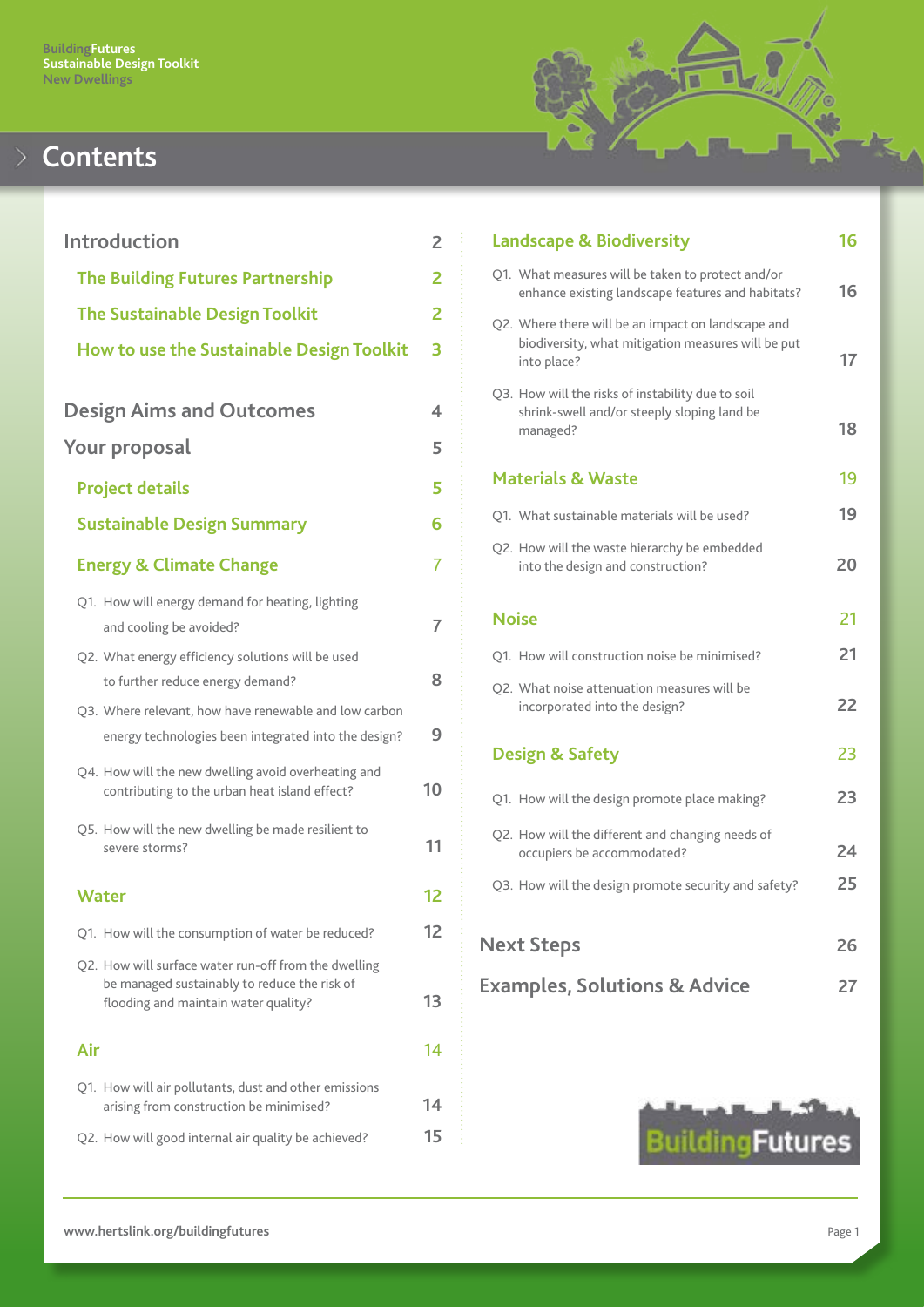

# <span id="page-2-0"></span>**Introduction**

### **The Building Futures Partnership**

Building Futures is an initiative run in partnership by Hertfordshire's eleven Local Planning Authorities with support from industry groups and stakeholders. Its purpose is to promote sustainable and high quality development through the planning system in Hertfordshire. It currently does this in three ways:

- l Web based guidance for planners, designers, consultants and clients on sustainable design.
- l Hertfordshire Building Futures Awards which promotes and rewards high quality and innovative development in the county.
- l Hertfordshire Design Review Panel which provides independent and expert design review services for new development in Hertfordshire.

### **The Sustainable Design Toolkit**

Development at all scales brings change to the environment we interact with and rely upon. This change has the capacity to make a sustainable and positive contribution, both today and over the lifetime of the development.

The Sustainable Design Toolkit has been developed by the Building Futures Partnership to improve the communication and understanding of sustainable design so that new development in Hertfordshire achieves sustainable and positive change.

The Sustainable Design Toolkit achieves this by providing a framework of questions and guidance to provoke thought at the early concept stage of development schemes, can structure design and pre-application discussions between stakeholders, and informs design decisions.

The Sustainable Design Toolkit has been shaped by dialogue with built environment professionals and stakeholders in Hertfordshire and the UK, including:

- l **Hertfordshire's eleven Local Planning Authorities**
- l **Hertfordshire's Local Authority Building Control Group**
- l **BRE Global**
- **Town and County Planning Association**
- l **Herts & Beds Constructing Excellence Network**
- l **University of Hertfordshire**
- l **Hertfordshire Design Review Panel**

The Sustainable Design Toolkit has also been widely consulted on to gain feedback from statutory consultees, the development industry, industry agencies and organisations, local civic and community groups, and other stakeholders.

Richard Thake, Executive Member Environment and Community Safety:

*"The toolkit is an exciting addition to the Building Futures initiative and offers a simple framework of questions and engaging advice that places sustainable design and construction at the heart of new development in Hertfordshire. I would strongly advise those involved in bringing forward development in the county to use this valuable toolkit."*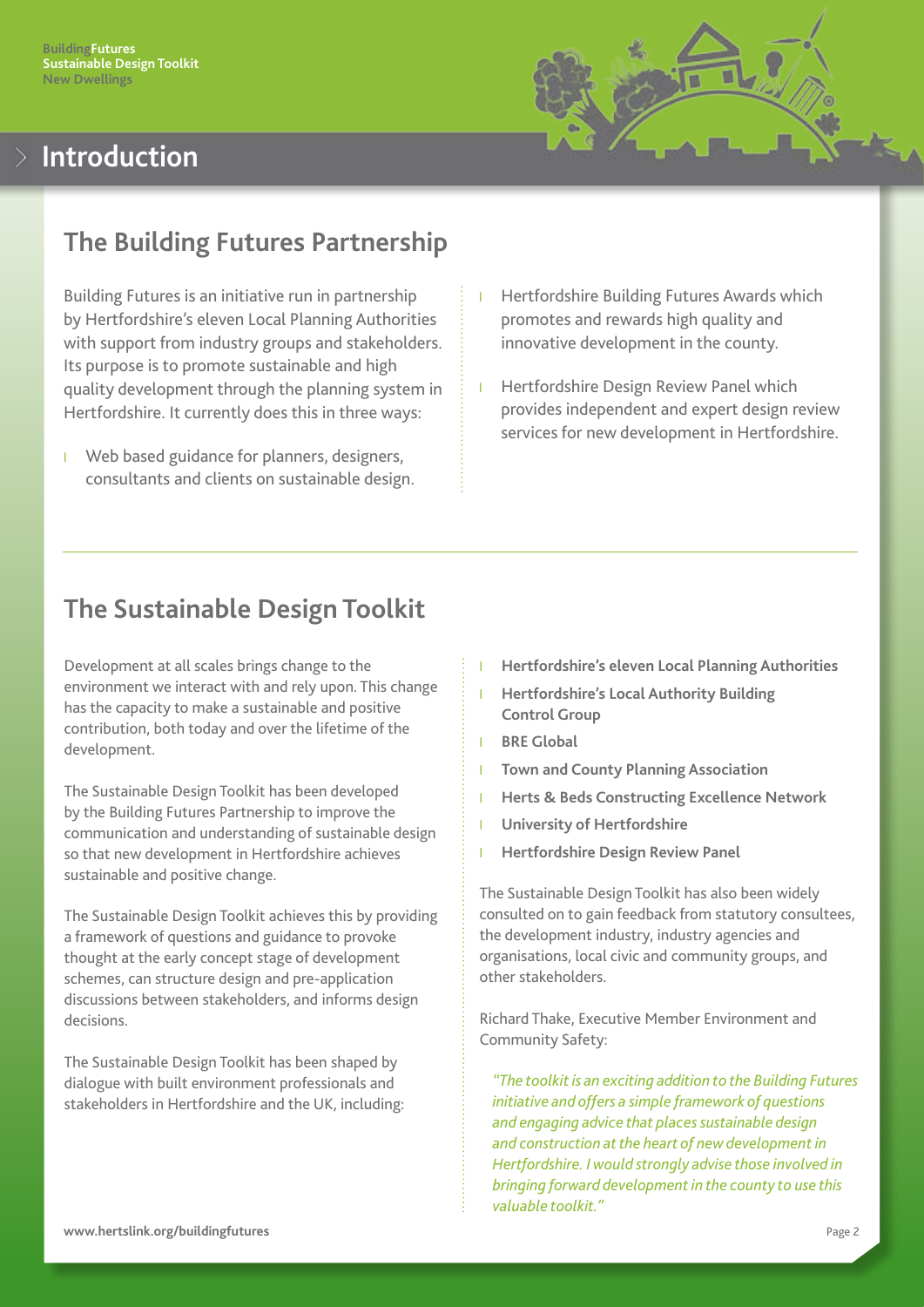# <span id="page-3-0"></span>**Introduction**

# **How to use the Sustainable Design Toolkit**

The Sustainable Design Toolkit can be used at all stages of the design and planning process, as explained below. The Sustainable Design Toolkit should always be read and used alongside relevant national and local planning policy, and in conjunction with any relevant provisions, standards, targets or other requirements set out in policy and legislation.

#### Concept and pre-planning application stage:

Considering the whole range of sustainable design issues at the early stages of a development proposal, through an iterative and integrated design process, typically helps you achieve lasting sustainable development at similar cost.

The Sustainable Design Toolkit supports this by providing a simple yet methodical framework, together with objective and up-to-date design guidance that clients, applicants and the Local Planning Authority can refer to and use when preparing and discussing design solutions.

### Planning application stage:

A clear and consistent method for demonstrating and assessing the sustainable design merits of development proposals is looked-for by both applicants and Local Planning Authorities.

The Sustainable Design Toolkit supports this by providing a simple PDF template that applicants can use to prepare a Sustainable Design Statement that covers all of the necessary design issues in a methodical and integrated fashion. The Sustainable Design Statement can then form part of a planning application (or brief at the early concept/pre-app stage), providing an explanation of the rationale behind the proposed design response.

A Sustainable Design Statement produced using the Sustainable Design Toolkit gives the Local Planning Authority confidence that the applicant has been made



aware of the breadth of sustainable design issues upfront and a level of confidence that relevant sustainable design issues have been considered. The Local Planning Authority can then review the Sustainable Design Statement alongside the guidance contained in the Sustainable Design Toolkit to determine whether those design issues have been adequately addressed, whether the applicant's design rationale is sound, and whether the proposed design solution is appropriate when considered alongside all relevant policies and other material considerations.

#### Construction stage:

The Sustainable Design Toolkit also contains guidance that project managers and contractors can use to ensure detrimental impacts are avoided or mitigated during the construction and post-completion phases of developments, for example on protecting and maintaining important habitats during and after construction.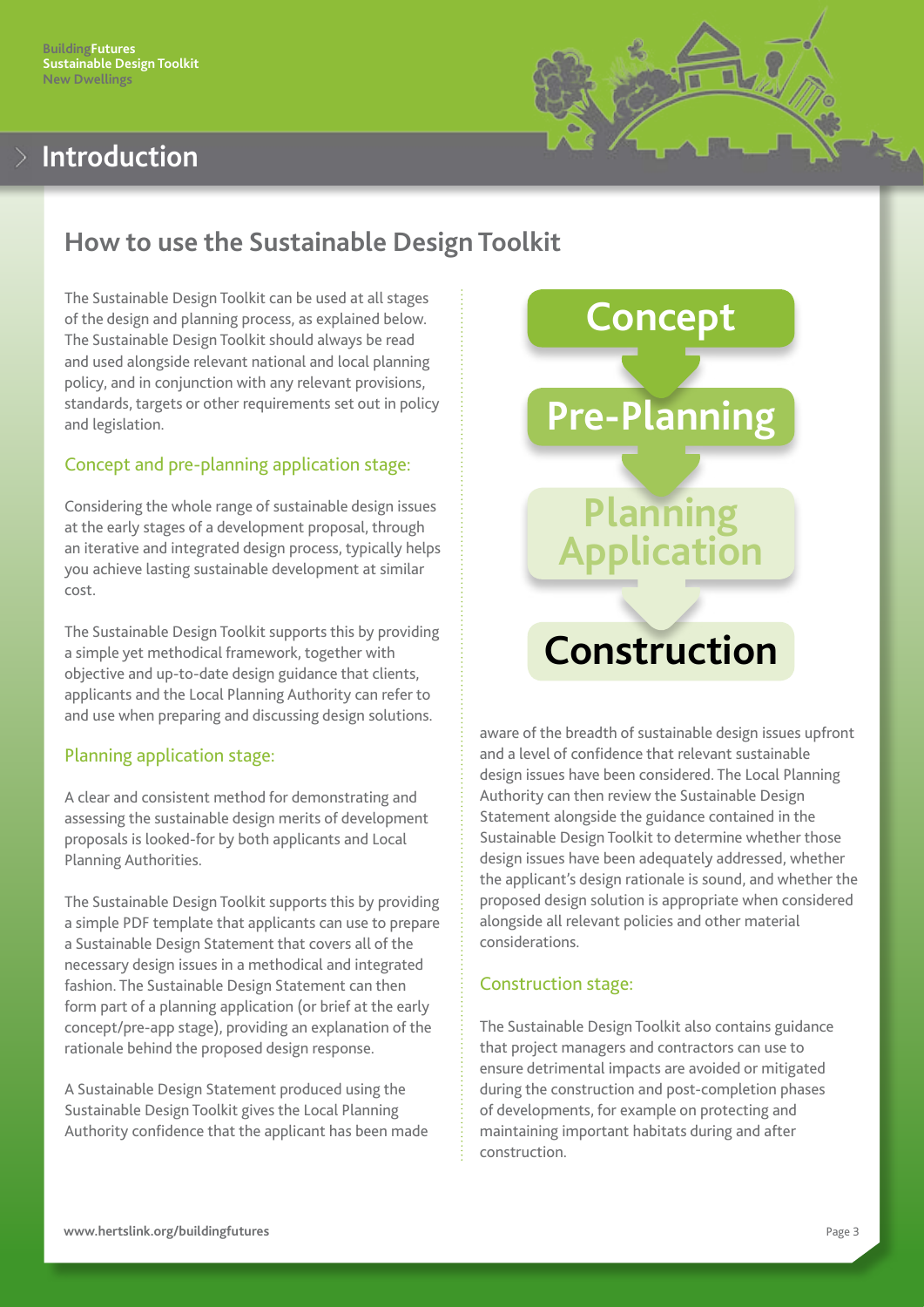<span id="page-4-0"></span>**BuildingFutures Sustainable Design Toolkit New Dwellings**

### **Design Aims & Outcomes**



**Contribute positively to local place and the public realm**

**Remain resilient through changing environmental circumstances Protect and** 

**enhance the local natural environment and ecosystems**

**Accommodate the diverse and changing needs and abilities of households**

**Sustainable and well designed New Dwellings should achieve the following aims...**

**Minimise the carbon and ecological footprint of the building and its construction**

**Provide safe and secure homes to live in**

> **Offer pleasant and healthy indoor and outdoor spaces year round for occupants**

**Support active and sustainable lifestyles**

**Enable occupants to use and manage resources sustainably, adopting the hierarchy of avoid, reduce, reuse and recycle**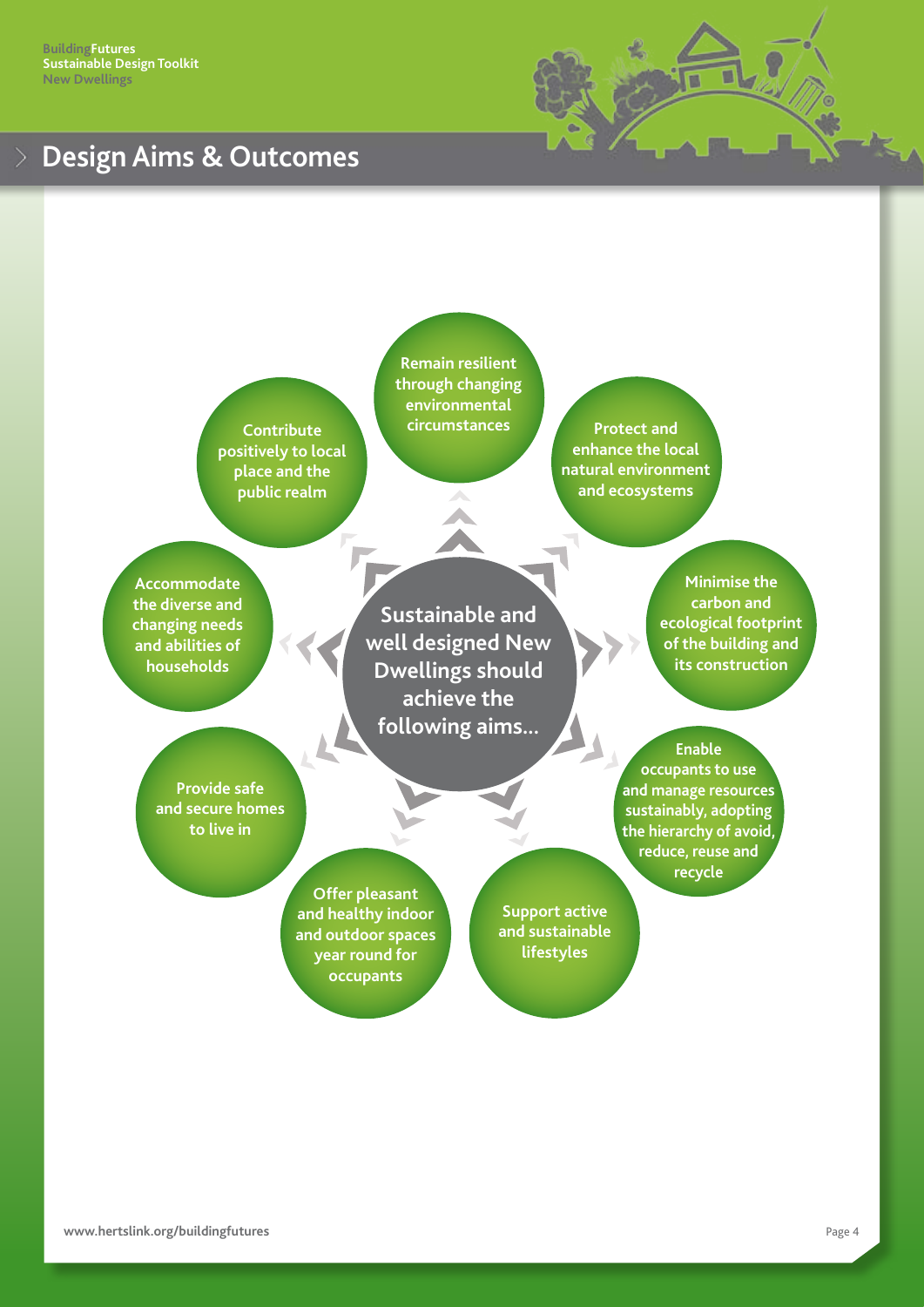

# <span id="page-5-0"></span>**Your Development Proposal**

### **Project details**

Please work through and complete all the relevant boxes and questions. Once you have completed all sections and relevant questions, click on the button to the right or the buttons on page 25 to save or print your Sustainable Design Statement for use at pre-application or to submit with your planning application. You can save this PDF at any time and return to it later.

**Save Sustainable Design Statement**



# **Client name Agent name** (if applicable) **Project name/reference Name of other agents/consultants** (if applicable)

#### **Address of project**

#### **Please provide a brief description of the development**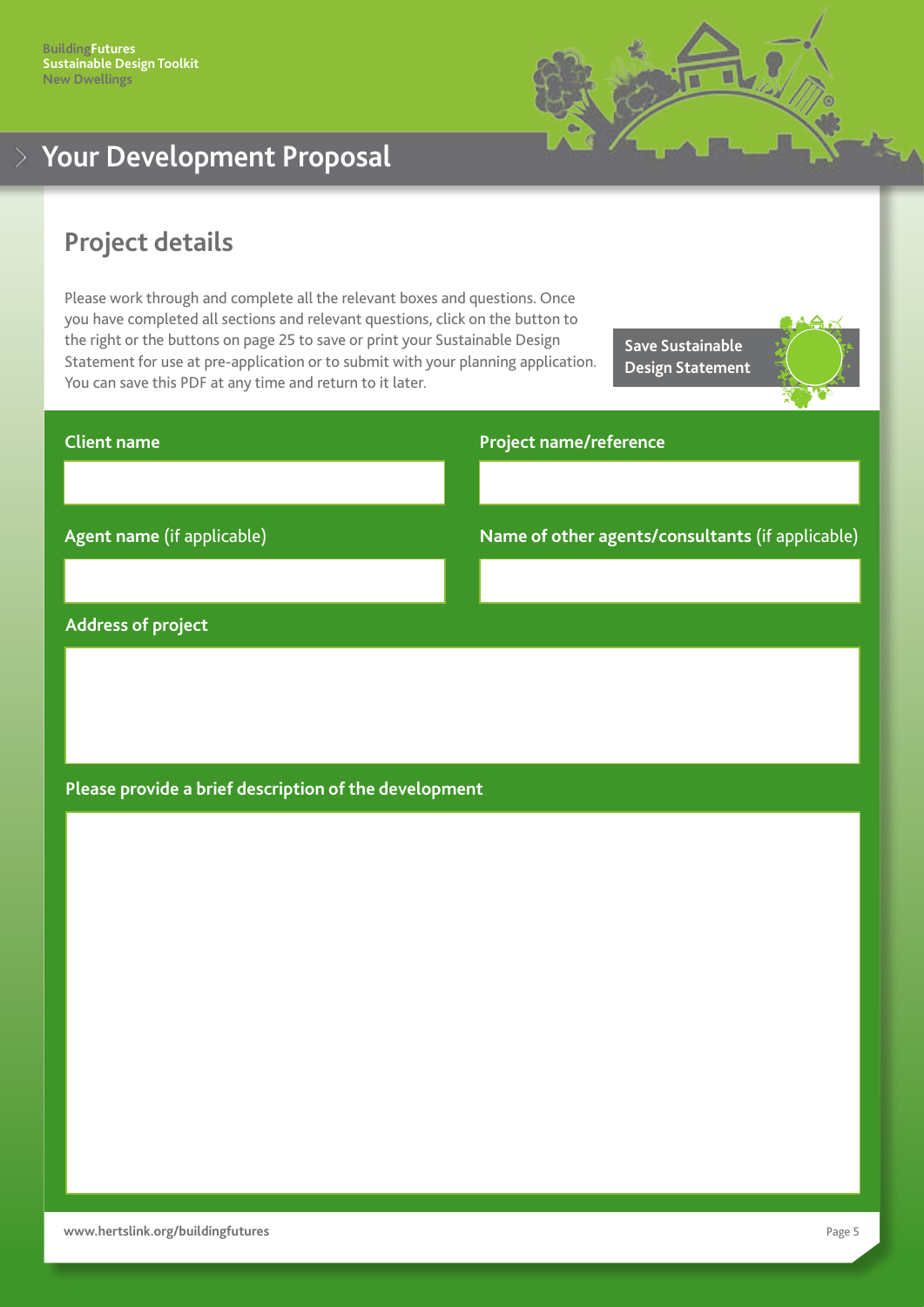

# <span id="page-6-0"></span>**Sustainable Design Summary**

Briefly summarise how your proposal will achieve the design aims and outcomes on page 4, outlining any key constraints, and set out any alternative options that were discounted and the reasons why.

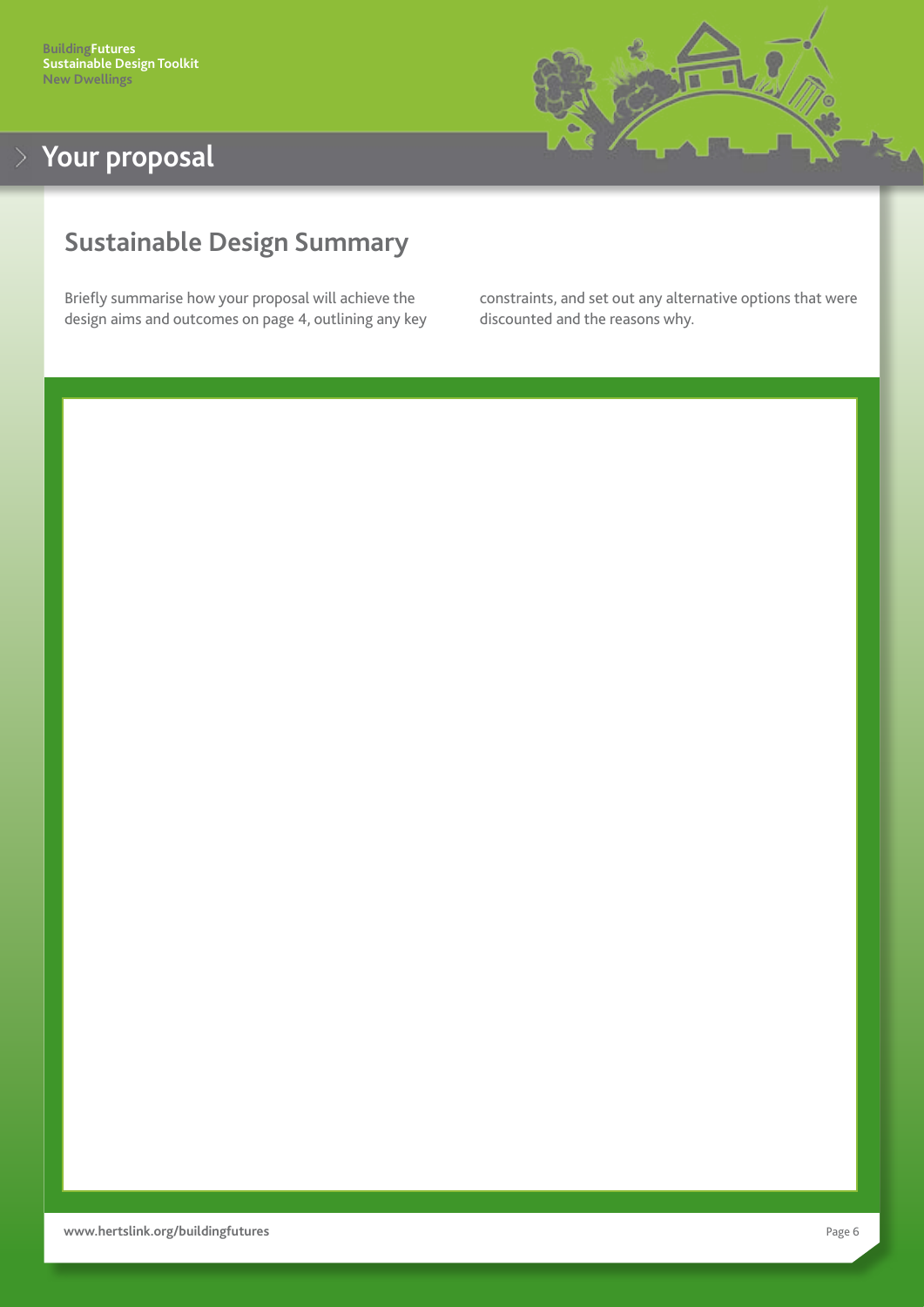<span id="page-7-0"></span>



# **Energy & Climate Change**

#### **Q1 How will energy demand for heating, lighting and cooling be avoided?**

Describe your proposed design solution and explain the rationale for it. Please also outline any alternative solutions that have been considered but were discounted and the reasons why.

**► [Refer to Advice & Guidance](#page-27-0)** 

#### **FURTHER INFORMATION**

#### MORE ON SOLUTIONS:

*Energy & Climate Change solutions* [www.hertslink.org/bfintranet/energy1/](http://www.hertslink.org/bfintranet/energy1/solutions/) [solutions](http://www.hertslink.org/bfintranet/energy1/solutions/)

*Climate Change Adaptation solutions* [http://www.hertslink.org/bfintranet/](http://www.hertslink.org/bfintranet/climateadapt/18652826/) [climateadapt/18652826/](http://www.hertslink.org/bfintranet/climateadapt/18652826/)

*Energy & Climate Change case studies* [www.hertslink.org/bfintranet/energy1/](http://www.hertslink.org/bfintranet/energy1/casestud/) [casestud](http://www.hertslink.org/bfintranet/energy1/casestud/)

*Climate Change Adaptation case studies* [www.hertslink.org/bfintranet/](http://www.hertslink.org/bfintranet/climateadapt/18652908/) [climateadapt/18652908](http://www.hertslink.org/bfintranet/climateadapt/18652908/)

*Building Regulations Part L & F* <www.planningportal.gov.uk>

*The UK Government have published national technical standards, and optional building regulations requirements* [www.gov.uk](http://www.gov.uk/government/publications/2010-to-2015-government-policy-building-regulation/2010-to-2015-government-policy-building-regulation#appendix-5-technical-housing-
standards-review)/government/ publications/2010-to-2015-governmentpolicy-building-regulation/2010-to-2015-government-policy-buildingregulation#appendix-5-technical-housingstandards-review

*Passivhaus and EnerPHit Standard: Certification for refurbished buildings* <www.passivhaus.org.uk> *BREEAM: Construction Technical Standard* [www.bream.com/technical-standards](http://www.breeam.com/technical-standards)

*Zero Carbon Hub - Fabric Energy Efficiency Standard* [www.zerocarbonhub.org](www.zerocarbonhub.org/)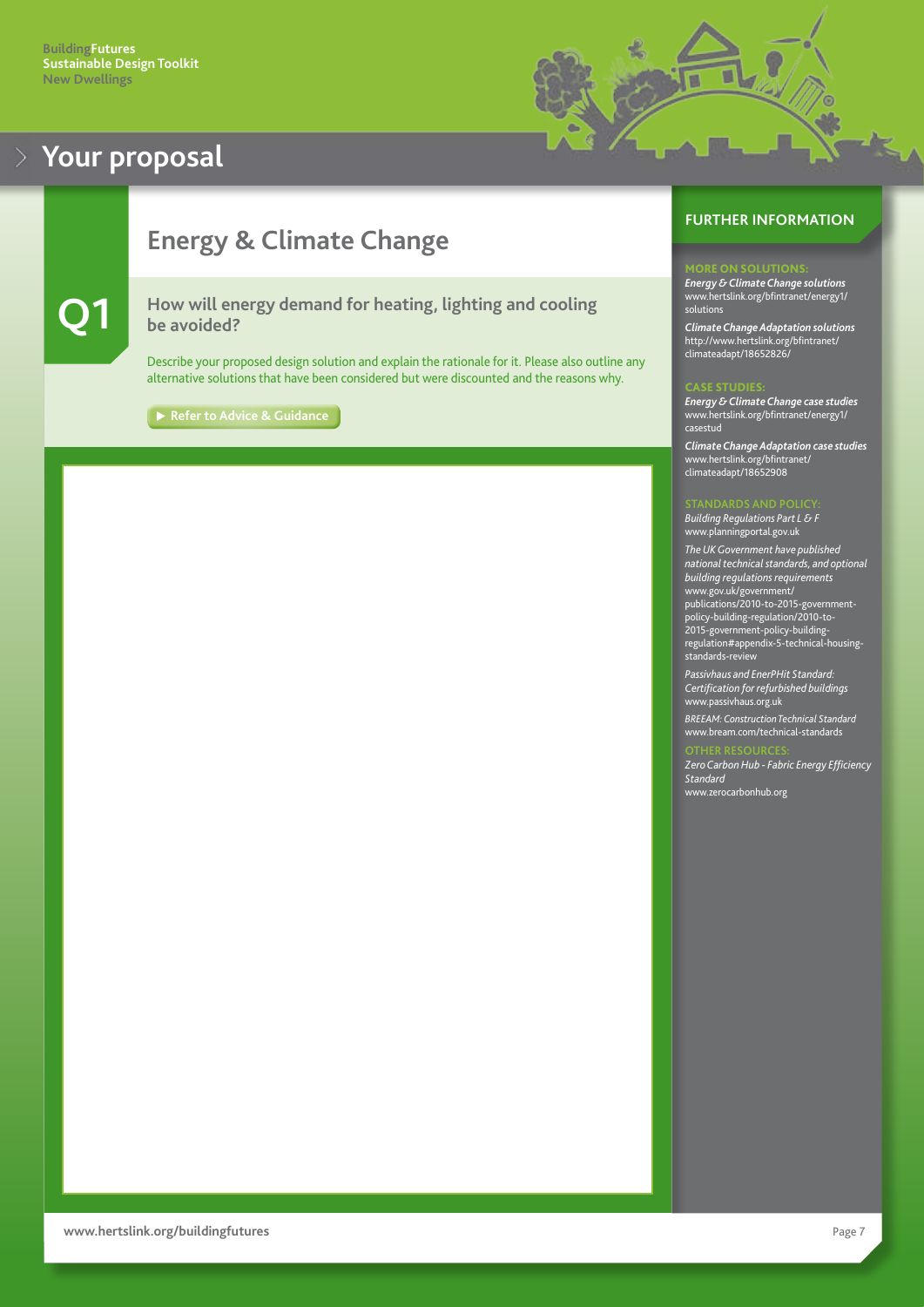

# <span id="page-8-0"></span>**Energy & Climate Change**

**Q2 What energy efficiency solutions will be used to further reduce energy demand?**

Describe your proposed design solution and explain the rationale for it. Please also outline any alternative solutions that have been considered but were discounted and the reasons why.

**[Refer to Advice & Guidance](#page-27-0)**

#### **FURTHER INFORMATION**

#### **ORE ON SOLUTIONS**

*Energy & Climate Change solutions* [www.hertslink.org/bfintranet/energy1/](http://www.hertslink.org/bfintranet/energy1/solutions/) [solutions](http://www.hertslink.org/bfintranet/energy1/solutions/)

*Climate Change Adaptation solutions* [www.hertslink.org/bfintranet/](http://www.hertslink.org/bfintranet/climateadapt/18652826/) [climateadapt/18652826](http://www.hertslink.org/bfintranet/climateadapt/18652826/)

#### CASE STUDIE:

*Energy & Climate Change case studies* [www.hertslink.org/bfintranet/energy1/](http://www.hertslink.org/bfintranet/energy1/casestud/) [casestud](http://www.hertslink.org/bfintranet/energy1/casestud/)

*Climate Change Adaptation case studies* [www.hertslink.org/bfintranet/](http://www.hertslink.org/bfintranet/climateadapt/18652826/) [climateadapt/18652908](http://www.hertslink.org/bfintranet/climateadapt/18652826/)

*Building Regulations Part L & F* <www.planningportal.gov.uk> *The UK Government have published national technical standards, and optional building regulations requirements* [www.gov.uk](http://www.gov.uk/government/publications/2010-to-2015-government-policy-building-regulation/2010-to-2015-government-policy-building-regulation#appendix-5-technical-housing-
standards-review)/government/

publications/2010-to-2015-governmentpolicy-building-regulation/2010-to-2015-government-policy-buildingregulation#appendix-5-technical-housingstandards-review

*Energy Saving Trust* <www.energysavingtrust.org.uk>

*Zero Carbon Hub* [www.zerocarbonhub.org](www.zerocarbonhub.org/)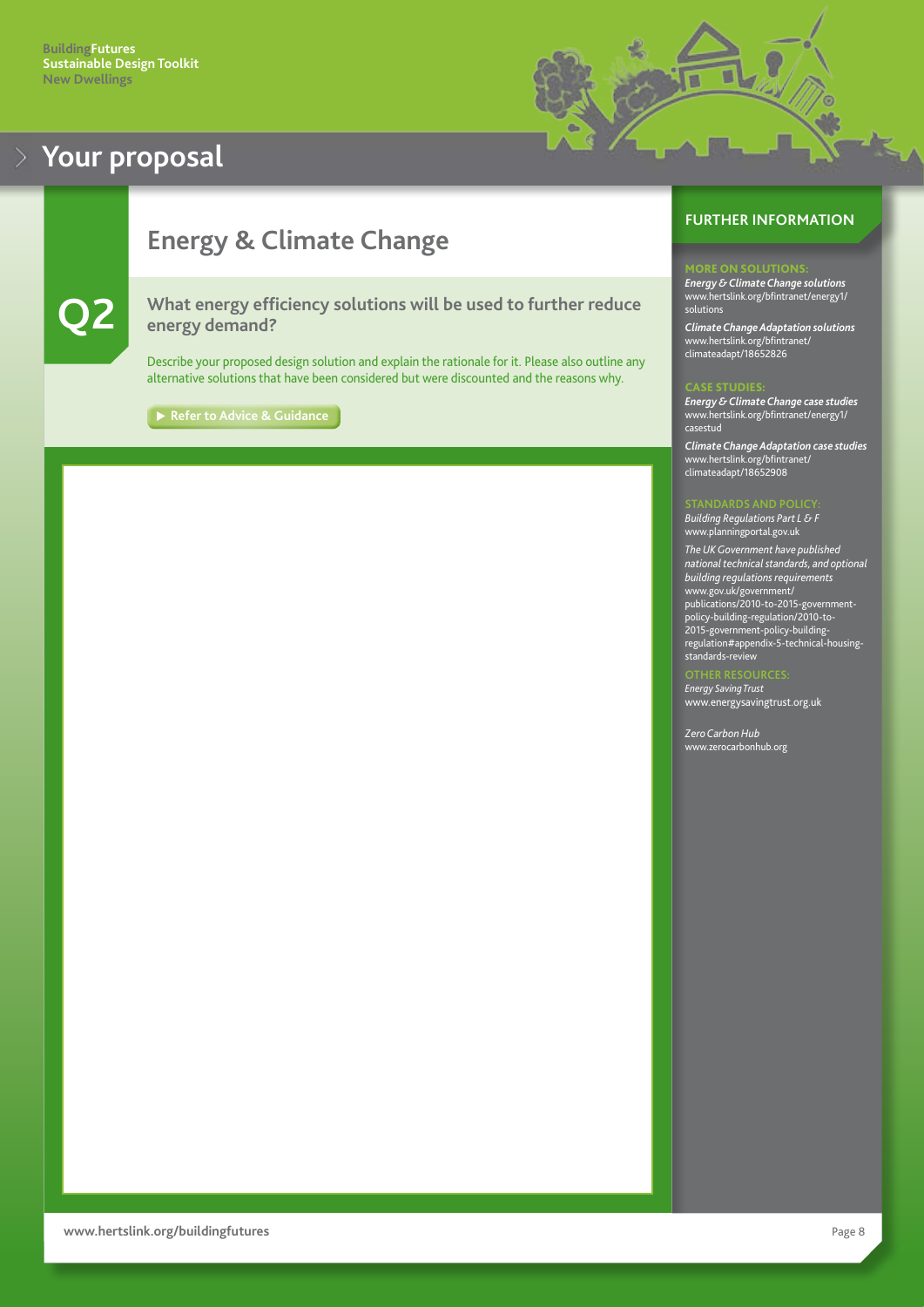<span id="page-9-0"></span>

# **Energy & Climate Change**

#### **Q3 Where relevant, how have renewable and low carbon energy technologies been integrated into the design?**

Describe your proposed design solution and explain the rationale for it. Please also outline any alternative solutions that have been considered but were discounted and the reasons why.

**► [Refer to Advice & Guidance](#page-28-0)** 

#### **FURTHER INFORMATION**

#### ORE ON SOLUTIONS

u

*Energy & Climate Change solutions* [www.hertslink.org/bfintranet/energy1/](http://www.hertslink.org/bfintranet/energy1/solutions) [solutions](http://www.hertslink.org/bfintranet/energy1/solutions)

*Climate Change Adaptation solutions* [www.hertslink.org/bfintranet/](http://www.hertslink.org/bfintranet/climateadapt/18652826) [climateadapt/18652826](http://www.hertslink.org/bfintranet/climateadapt/18652826)

*Energy & Climate Change case studies* [www.hertslink.org/bfintranet/energy1/](http://www.hertslink.org/bfintranet/energy1/casestud) [casestud](http://www.hertslink.org/bfintranet/energy1/casestud)

*Climate Change Adaptation case studies* [www.hertslink.org/bfintranet/](http://www.hertslink.org/bfintranet/climateadapt/18652908) [climateadapt/18652908](http://www.hertslink.org/bfintranet/climateadapt/18652908)

*National Planning Policy Framework* <www.communities.gov.uk>

*Building Regulations* <www.planningportal.gov.uk>

*The UK Government have published national technical standards, and optional building regulations requirements* [www.gov.uk](http://www.gov.uk/government/publications/2010-to-2015-government-policy-building-regulation/2010-to-2015-government-policy-building-regulation#appendix-5-technical-housing-
standards-review)/government/ publications/2010-to-2015-governmentpolicy-building-regulation/2010-to-2015-government-policy-buildingregulation#appendix-5-technical-housingstandards-review

*The Microgeneration Certification Scheme* <www.microgenerationcertification.org>

*Energy Saving Trust* <www.energysavingtrust.org.uk> *Zero Carbon Hub* <www.zerocarbonhub.org>

*Renewable Energy Centre* <www.therenewableenergycentre.co.uk>

*National Biofuel Supply Database*

<www.woodfueldirectory.org>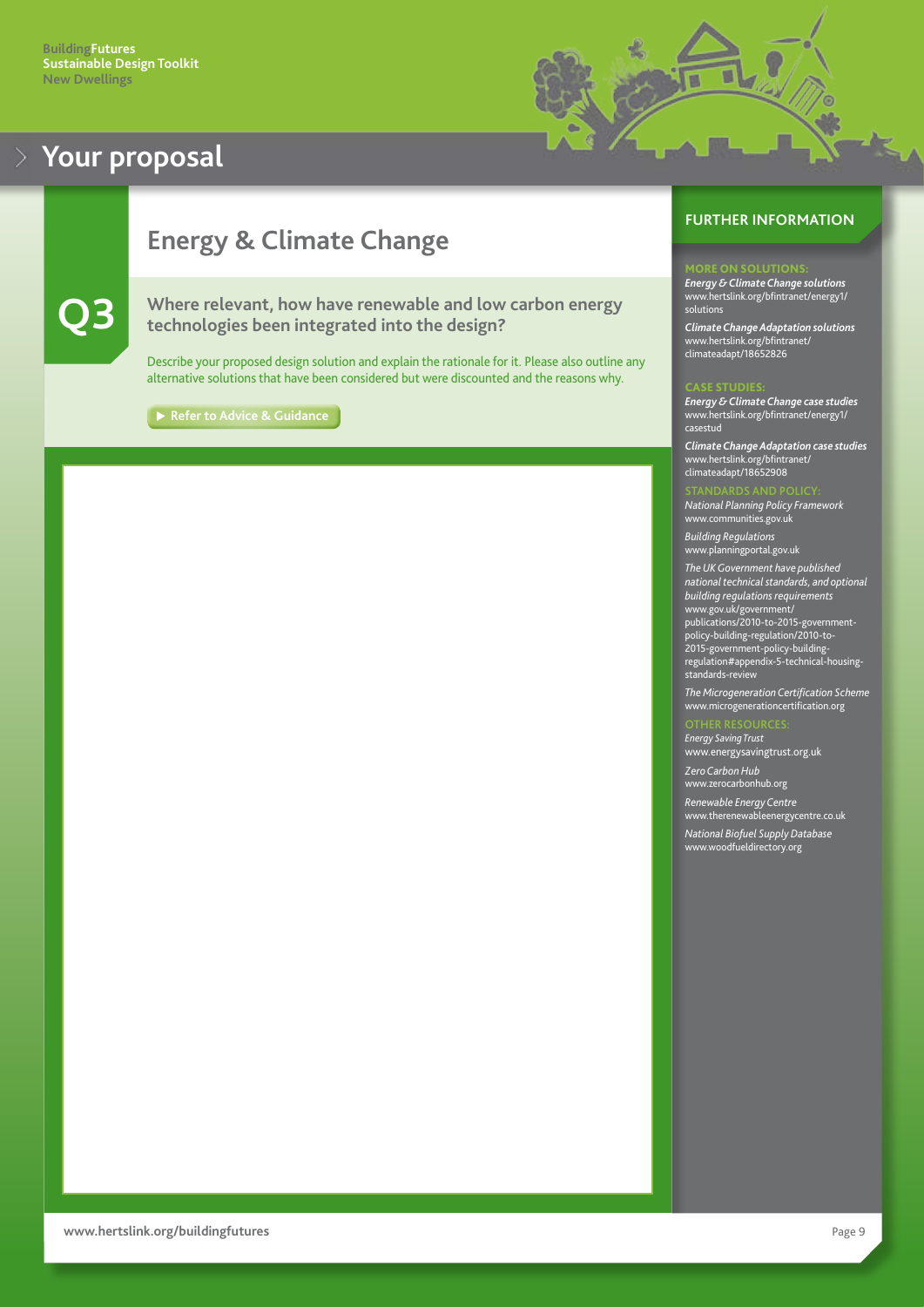

# <span id="page-10-0"></span>**Energy & Climate Change**

**Q4 How will the new dwelling avoid overheating and contributing to the urban heat island effect?** 

Describe your proposed design solution and explain the rationale for it. Please also outline any alternative solutions that have been considered but were discounted and the reasons why.

[Refer to Advice & Guidance](#page-28-0)

#### **FURTHER INFORMATION**

#### **IORE ON SOLUTIONS**

*Energy & Climate Change solutions* [www.hertslink.org/bfintranet/energy1/](http://www.hertslink.org/bfintranet/energy1/solutions) [solutions](http://www.hertslink.org/bfintranet/energy1/solutions)

*Climate Change Adaptation solutions* [www.hertslink.org/bfintranet/](http://www.hertslink.org/bfintranet/climateadapt/18652826) [climateadapt/18652826](http://www.hertslink.org/bfintranet/climateadapt/18652826)

*Materials solutions* [www.hertslink.org/bfintranet/materials1/](http://www.hertslink.org/bfintranet/materials1/solutions) [solutions](http://www.hertslink.org/bfintranet/materials1/solutions)

#### CASE STUDIES:

*Energy & Climate Change case studies* [www.hertslink.org/bfintranet/energy1/](http://www.hertslink.org/bfintranet/energy1/casestud) [casestud](http://www.hertslink.org/bfintranet/energy1/casestud)

*Climate Change Adaptation case studies* [www.hertslink.org/bfintranet/](http://www.hertslink.org/bfintranet/climateadapt/18652908) [climateadapt/1](http://www.hertslink.org/bfintranet/climateadapt/18652908)8652908

*Materials case studies* [www.hertslink.org/bfintranet/materials1/](http://www.hertslink.org/bfintranet/materials1/caseland/) [caseland](http://www.hertslink.org/bfintranet/materials1/caseland/)

*National Planning Policy Framework* <www.communities.gov.uk>

*Building Regulations* <www.planningportal.gov.uk>

*The UK Government have published national technical standards, and optional building regulations requirements* [www.gov.uk](http://www.gov.uk/government/publications/2010-to-2015-government-policy-building-regulation/2010-to-2015-government-policy-building-regulation#appendix-5-technical-housing-
standards-review)/government/ publications/2010-to-2015-governmentpolicy-building-regulation/2010-to-2015-government-policy-buildingregulation#appendix-5-technical-housingstandards-review

*The Green Roof Code* <www.greenroofcode.co.uk>

*Living Roofs* <www.livingroofs.org>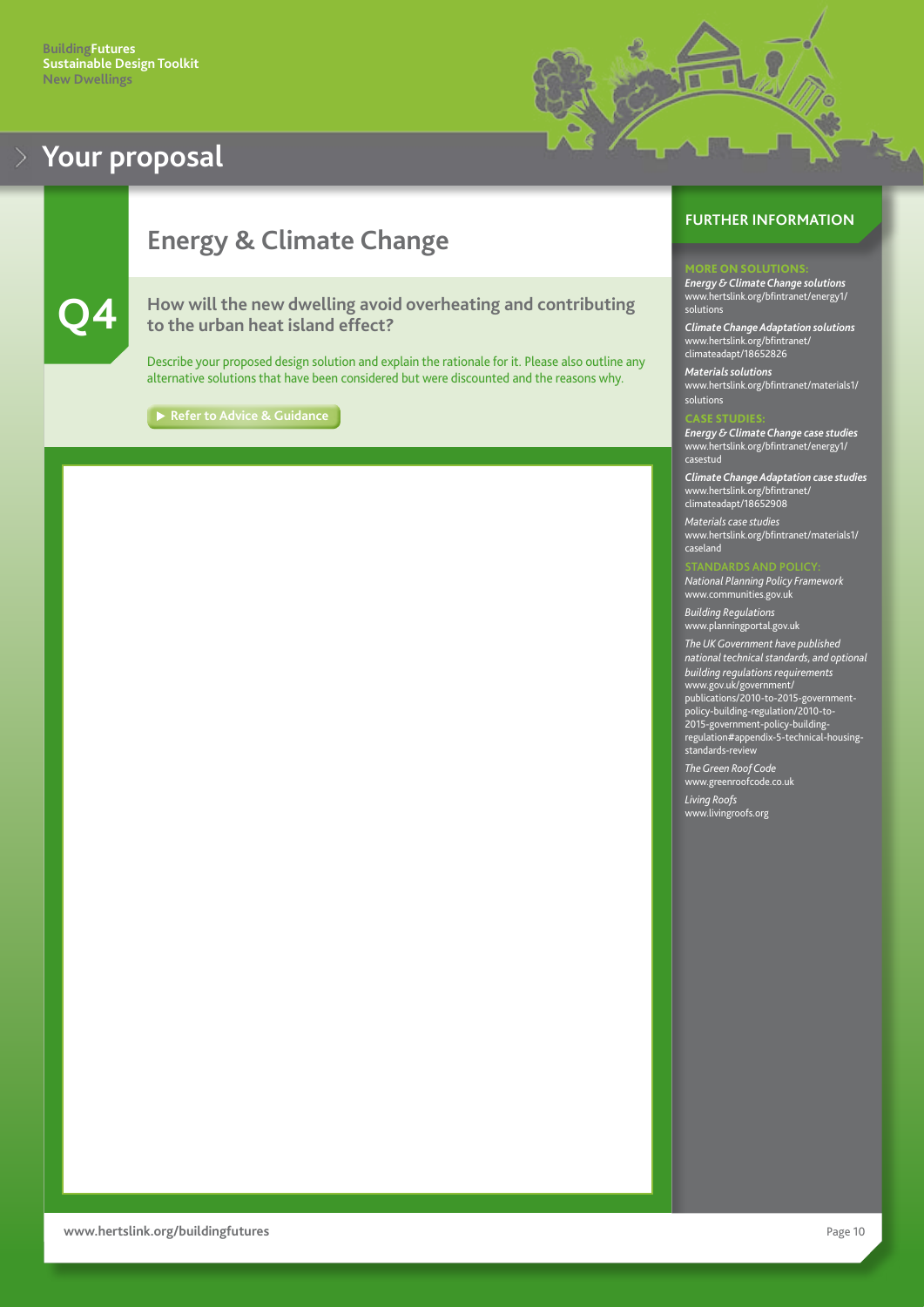

# <span id="page-11-0"></span>**Energy & Climate Change**

#### **Q5 How will the new dwelling be made resilient to severe storms?**

Describe your proposed design solution and explain the rationale for it. Please also outline any alternative solutions that have been considered but were discounted and the reasons why.

**[Refer to Advice & Guidance](#page-29-0)**

#### **FURTHER INFORMATION**

#### MORE ON SOLUTIONS:

*Climate Change Adaptation solutions* [www.hertslink.org/bfintranet/energy1/](http://www.hertslink.org/bfintranet/energy1/climateadapt) climateadapt

#### CASE STUDIES:

*Climate Change Adaptation case studies* [www.hertslink.org/bfintranet/](http://www.hertslink.org/bfintranet/climateadapt/18652908) climateadapt/18652908

*National Planning Policy Framework* <www.communities.gov.uk>

*Building Regulations* <www.planningportal.gov.uk>

Flood Risk Assessments (FRA) are required when a planning application is submitted. This requirement is set out in the Government's policy on development and flood risk as stated in the National Planning Policy Framework (NPPF).

[www.gov.uk/guidance/flood-risk](http://www.gov.uk/guidance/flood-risk-assessment-for-planning-applications)[assessment-for-planning-applications](http://www.gov.uk/guidance/flood-risk-assessment-for-planning-applications)

*Living Roofs* <www.livingroofs.org>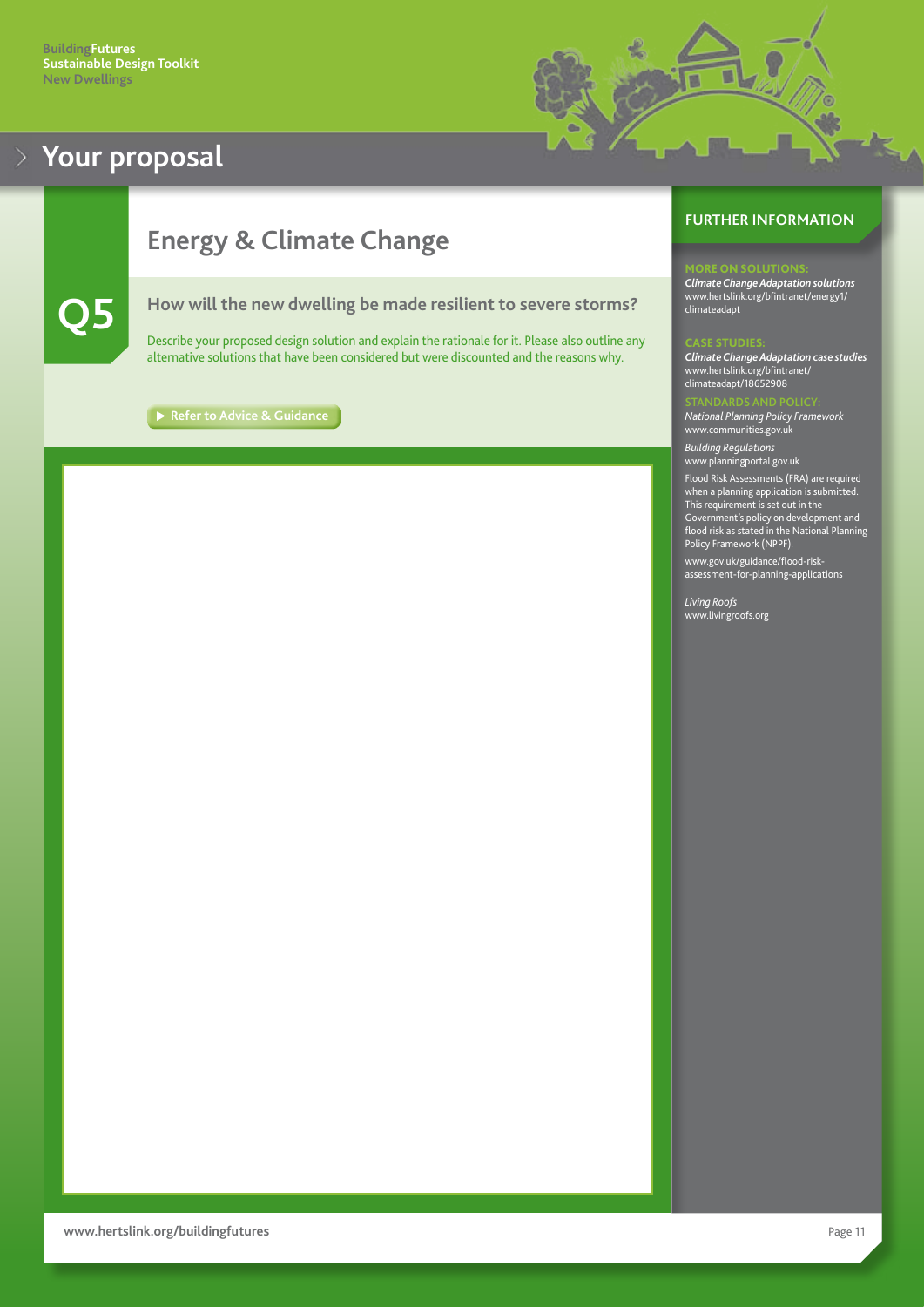<span id="page-12-0"></span>

**Water**

**Q1 How will the consumption of water be reduced?**

Describe your proposed design solution and explain the rationale for it. Please also outline any alternative solutions that have been considered but were discounted and the reasons why.

**[Refer to Advice & Guidance](#page-29-0)**

#### **FURTHER INFORMATION**

u a)

*Water solutions* [www.hertslink.org/bfintranet/water1/](http://www.hertslink.org/bfintranet/water1/solutions) [solutions](http://www.hertslink.org/bfintranet/water1/solutions)

*Climate Change Adaptation solutions* [www.hertslink.org/bfintranet/climateadap](http://www.hertslink.org/bfintranet/climateadapt)t

*Water case studies* [www.hertslink.org/bfintranet/water1/](http://www.hertslink.org/bfintranet/water1/casestud) [casestud](http://www.hertslink.org/bfintranet/water1/casestud)

*Climate Change Adaptation case studies* [www.hertslink.org/bfintranet/](http://www.hertslink.org/bfintranet/climateadapt/18652908
climateadapt/18652908) [climateadapt/18652908](http://www.hertslink.org/bfintranet/climateadapt/18652908
climateadapt/18652908)

*The UK Government have published national technical standards, and optional building regulations requirements* [www.gov.uk](http://www.gov.uk/government/publications/2010-to-2015-government-policy-building-regulation/2010-to-2015-government-policy-building-regulation#appendix-5-technical-housing-
standards-review)/government/ publications/2010-to-2015-governmentpolicy-building-regulation/2010-to-2015-government-policy-buildingregulation#appendix-5-technical-housingstandards-review

*Building Regulations Part G* <www.planningportal.gov.uk>

*Water Supply (Water Fittings) Regulations 1999 - minimum levels of water efficiency performance for water-using appliances* <www.defra.gov.uk>

*Waterwise focuses on reducing water waste in the UK - tips on water efficiency and water efficient products* <www.waterwise.org.uk>

*Bathroom Manufacturers Association's Water Efficient Product Labelling Scheme compares products that meet the standards of water efficiency* [www.e](http://www.europeanwaterlabel.eu
standards-review)uropeanwaterlabel.eu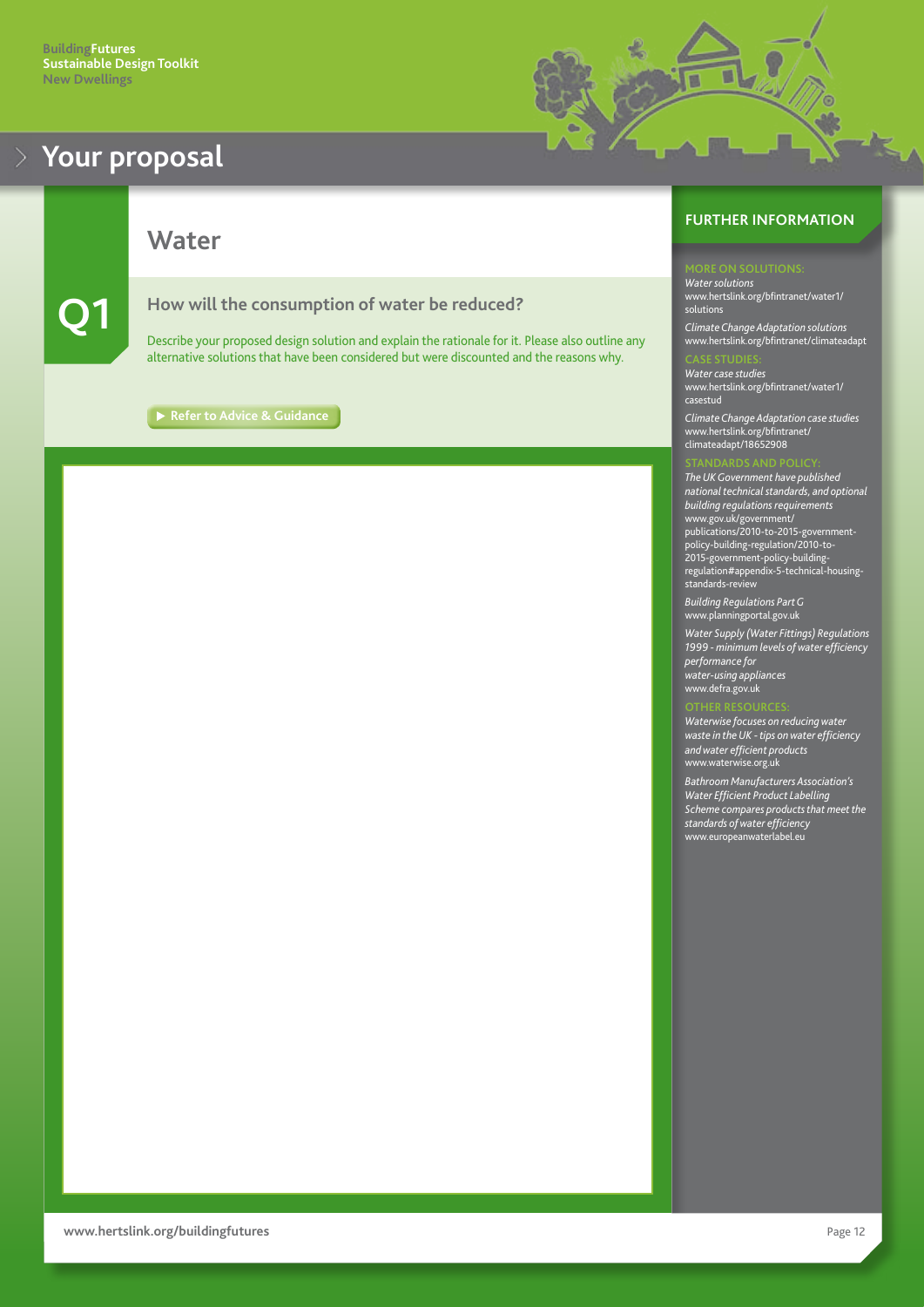<span id="page-13-0"></span>**Water**

**Q2** How will surface water run-off from the dwelling be managed sustainably to reduce the risk of flooding and maintain water quality?

Describe your proposed design solution and explain the rationale for it. Please also outline any alternative solutions that have been considered but were discounted and the reasons why.

**[Refer to Advice & Guidance](#page-30-0)**

#### **FURTHER INFORMATION**

u a)

*Water solutions* [www.hertslink.org/bfintranet/water1](http://www.hertslink.org/bfintranet/water1/solutions)/ solutions

*Climate Change Adaptation solutions* [www.hertslink.org/](http://www.hertslink.org/bfintranet/climateadapt/18652826)bfintranet/ climateadapt/18652826

*Landscape & Biodiversity solutions* [http://www.hertslink.org/bfintranet/](http://www.hertslink.org/bfintranet/landbio/18653222/) [landbio/18653222/](http://www.hertslink.org/bfintranet/landbio/18653222/)

*Water case studies* [www.hertslink.org/bfintranet/water1/](http://www.hertslink.org/bfintranet/water1/casestud) [casestud](http://www.hertslink.org/bfintranet/water1/casestud)

*Climate Change Adaptation case studies* [www.hertslink.org/bfintranet/](http://www.hertslink.org/bfintranet/climateadapt/18652908/) [climateadapt/18652908/](http://www.hertslink.org/bfintranet/climateadapt/18652908/)

*Flood Risk Assessments (FRA) may be required in accordance with the UK Government's policy on development and flood risk as stated in the National Planning Policy Framework (NPPF).*

*The EU Water Framework Directive (WFD) takes an ecosystems approach to protecting and enhancing the quality of surface freshwater (lakes, rivers and streams), groundwater, coastal waters out to one mile. The Environment Agency is the lead authority for delivering the WFD in England and Wales.*

[www.gov.uk/government/organisations/](http://www.gov.uk/government/organisations/environment-agency) [environment-agency](http://www.gov.uk/government/organisations/environment-agency)

*The UK government have published national technical housing standards and optional building regulations requirements* [www.gov.uk](http://www.gov.uk/government/publications/2010-to-2015-government-policy-building-regulation/2010-to-2015-government-policy-building-regulation#appendix-5-technical-housing-
standards-review)/government/ publications/2010-to-2015-governmentpolicy-building-regulation/2010-to-2015-government-policy-buildingregulation#appendix-5-technical-housingstandards-review

*The Green Roof Code* <www.greenroofcode.co.uk> *Living Roofs* <www.livingroofs.org> *UK Rain Garden Guide* <www.raingardens.info>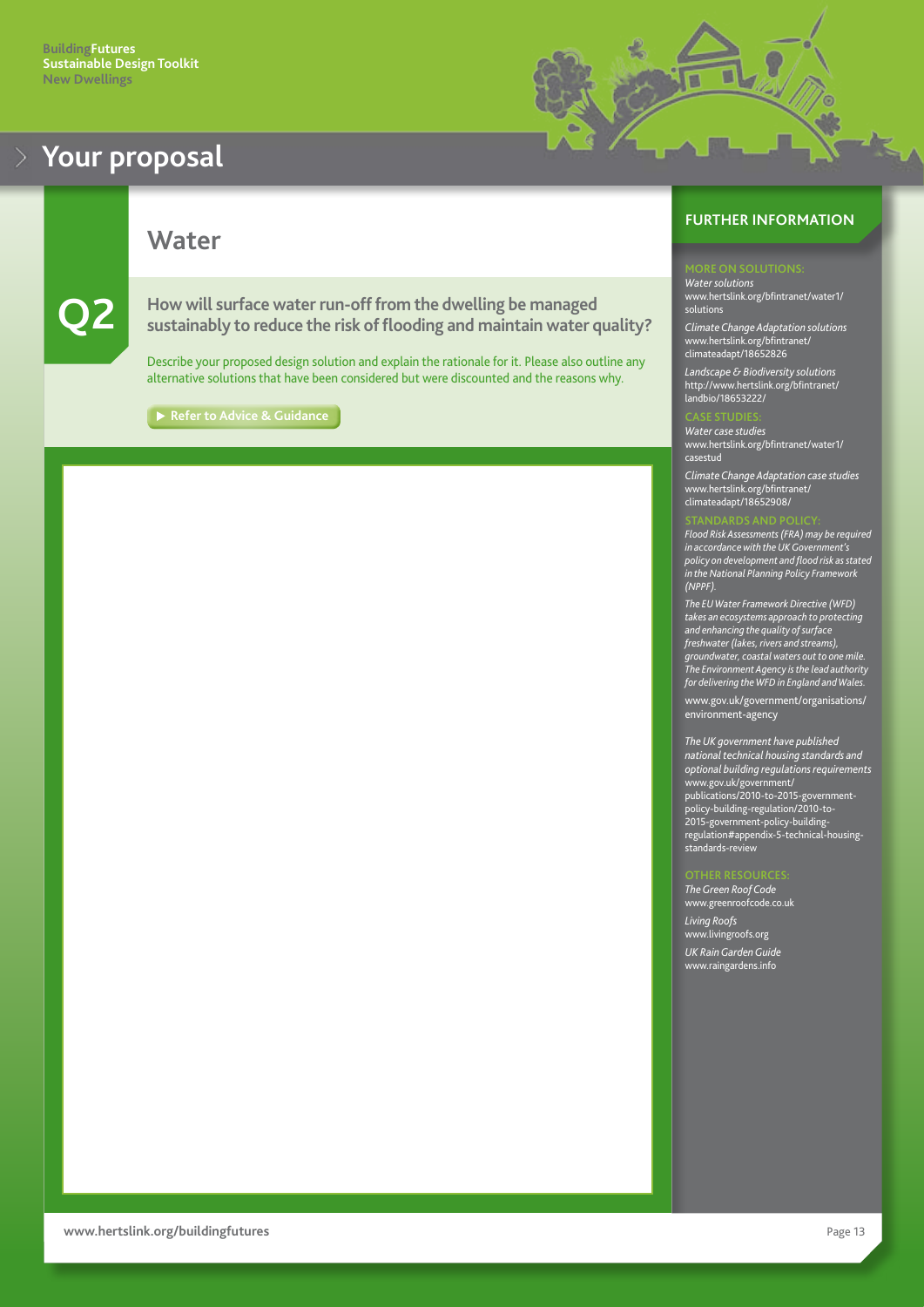<span id="page-14-0"></span>**Air**

**Q1 How will air pollutants, dust and other emissions arising from construction be minimised?**

Describe your proposed design solution and explain the rationale for it. Please also outline any alternative solutions that have been considered but were discounted and the reasons why.

[Refer to Advice & Guidance](#page-30-0)

### **FURTHER INFORMATION**

*Air solutions* [www.hertslink.org/bfintranet/air1/](http://www.hertslink.org/bfintranet/air1/solutions/)solutions

*Air case studies*

[www.hertslink.org/bfintranet/air1/casestud](http://www.hertslink.org/bfintranet/air1/casestud/)

*The Considerate Constructors Scheme is the national initiative set up by the construction industry to improve its image. Sites and companies that register with the Scheme are monitored against a Code of Considerate Practice, designed to encourage best practice beyond statutory requirements*

[www.ccscheme.org.uk](http://www.ccscheme.org.uk)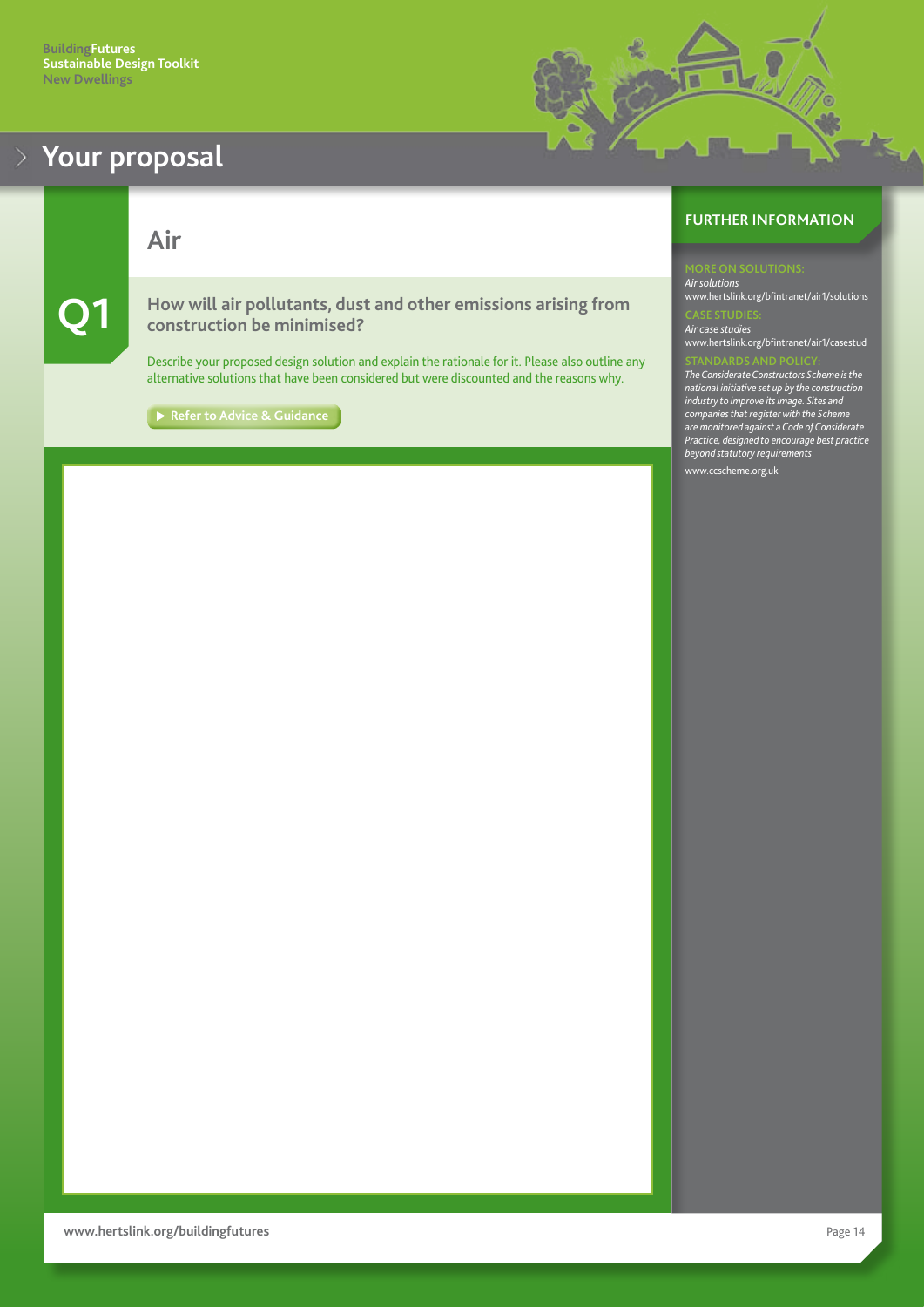<span id="page-15-0"></span>

**Air**



**Q2 How will good internal air quality be achieved?**

Describe your proposed design solution and explain the rationale for it. Please also outline any alternative solutions that have been considered but were discounted and the reasons why.

**[Refer to Advice & Guidance](#page-31-0)** 

#### **FURTHER INFORMATION**

뺉

*Air solutions* [www.hertslink.org/bfintranet/air1/](http://www.hertslink.org/bfintranet/air1/solutions/)solutions *Air case studies* [www.hertslink.org/bfintranet/air1/casestud](http://www.hertslink.org/bfintranet/air1/casestud)

*Building Regulations Part F* <www.planningportal.gov.uk>

*BRE Green Guide to Specification A+ rated materials*

The guide provides a simple online guide to the environmental impacts of building material

[www.bre.co.uk](http://www.bre.co.uk/greenguide)/greenguide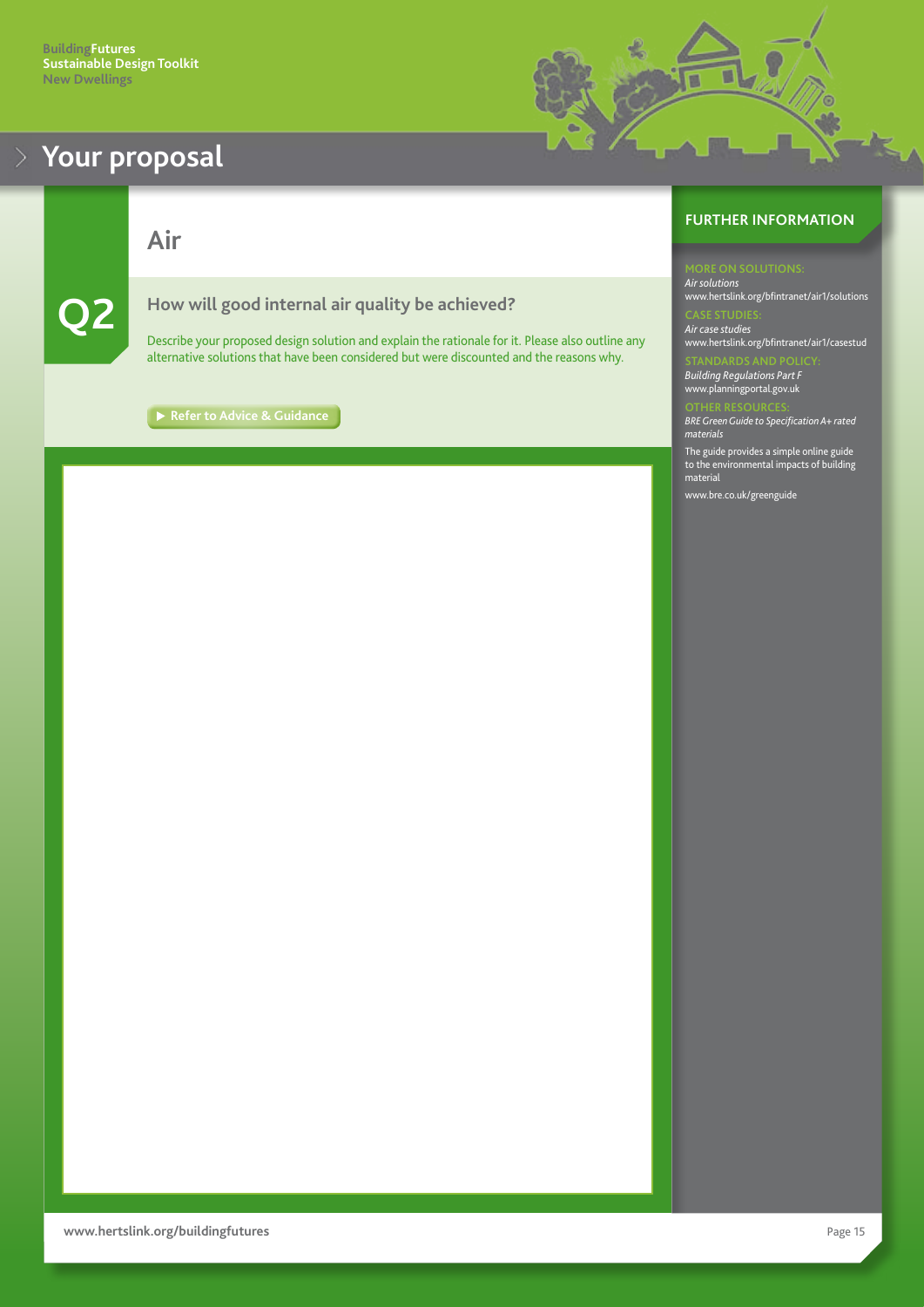

# <span id="page-16-0"></span>**Landscape & Biodiversity**

### **Q1 What measures will be taken to protect and/or enhance existing landscape features and habitats?**

Describe your proposed design solution and explain the rationale for it. Please also outline any alternative solutions that have been considered but were discounted and the reasons why.

**[Refer to Advice & Guidance](#page-32-0)**

#### **FURTHER INFORMATION**

#### **ORE ON SOLUTIO**

*Landscape & Biodiversity solutions* http://www.hertslink.org/bfintranet/ landbio/18653222/

*EU Habitats Directive* <http://jncc.defra.gov.uk/page-1374>

Conservation of Habitats and Species Regulations 2010 (the Habitats Regulations). When dealing with cases where a European Protected Species may be affected, the planning authority has a statutory duty under the Habitats Regulations to have regard to the requirements of the Habitats Directive, and the three tests that it sets out:

- the activity or development must be for imperative reasons of overriding public interest or for public health and safety; • there must be no satisfactory
- alternative;
- favourable conservation status of the species must be maintained.

Failure to protect hedgerows and trees can result in significant fines (up to £20,000 per tree). Trees can be legally protected by Tree Preservation Orders (TPO), Conservation Areas (CA), Planning Conditions or restrictive Covenants. Where it is proposed to carry out works to trees covered by a TPO or CA notice must be given to the Local Planning Authority

[www.trees.org.uk/Help-Advice/Public/A](http://www.trees.org.uk/Help-Advice/Public/A-brief-guide-to-legislation-for-trees)[brief-guide-to-legislation-for-trees](http://www.trees.org.uk/Help-Advice/Public/A-brief-guide-to-legislation-for-trees)

*National Planning Policy Framework* <www.communities.gov.uk>

*GreenArc Strategic Green Infrastructure Plan* <www.hertsdirect.org/docs/pdf/s/SHiP.pdf>

*Hertfordshire Landscape Character Area Statements* [www.hertfordshire.gov.uk/services/](www.hertsdirect.org/services/leisculture/heritage1/landscape/hlca/lcacoll) [leisculture/heritage1/landscape/hlca/lcacoll](www.hertsdirect.org/services/leisculture/heritage1/landscape/hlca/lcacoll)

*Hertfordshire Environmental Records Centre – information and records on designations* [www.hercinfo.org.uk](http://www.hercinfo.org.uk)

*TCPA's 'Planning for a healthy* 

*environment: good practice for green infrastructure and biodiversity'* [www.tcpa.org.uk/data/files/TCPA\\_TWT\\_GI-](www.tcpa.org.uk/data/files/TCPA_TWT_GI-Biodiversity-Guide.pdf)[Biodiversity-Guide.pdf](www.tcpa.org.uk/data/files/TCPA_TWT_GI-Biodiversity-Guide.pdf)

*Planning for Biodiversity Toolkit* <www.biodiversityplanningtoolkit.com/>

*National Character Areas* <www.naturalengland.org.uk>

*Green Roof Code* <www.greenroofcode.co.uk>

*Living Roofs*

<www.livingroofs.org>

*UK Rain Gardens Guide* <www.raingardens.info>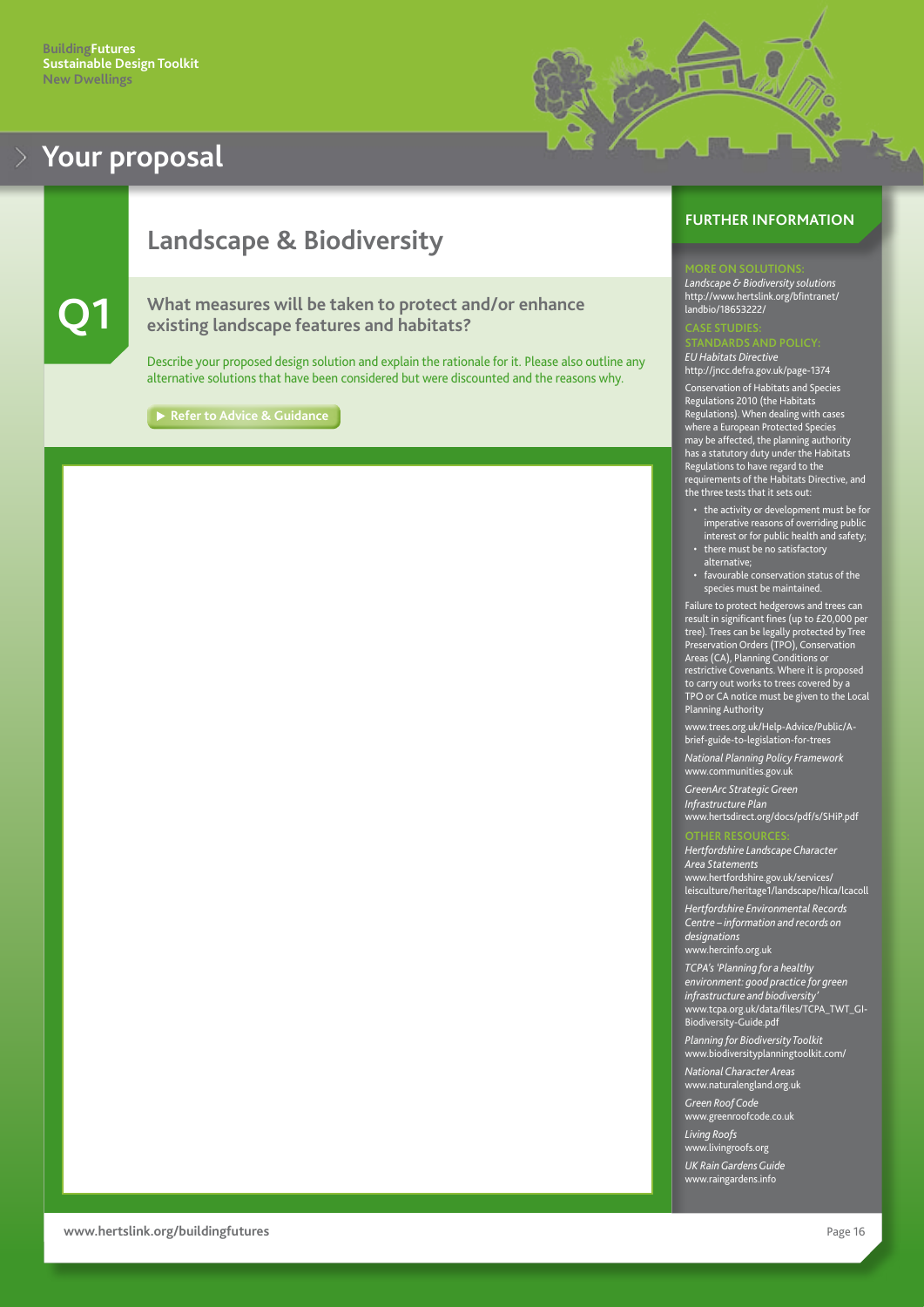# п

# <span id="page-17-0"></span>**Landscape & Biodiversity**



**Q2 Where there will be an impact on landscape and biodiversity, what mitigation measures will be put into place?**

Describe your proposed design solution and explain the rationale for it. Please also outline any alternative solutions that have been considered but were discounted and the reasons why.

**[Refer to Advice & Guidance](#page-33-0)**

#### **FURTHER INFORMATION**

*Landscape & Biodiversity solutions* [www.hertslink.org/bfintranet/](http://www.hertslink.org/bfintranet/landbio/18653222/
) [landbio/](http://www.hertslink.org/bfintranet/landbio/18653222/
)18653222

*National Planning Policy Framework* [www.communities.gov.uk](www.communities.gov.uk/)

*GreenArc Strategic Green Infrastructure Plan* <www.hertsdirect.org/docs/pdf/s/SHiP.pdf>

*British Standard 5837:2012 Trees in relation to design, demolition and construction* [http://shop.bsigroup.com/en/ProductDetail/](http://shop.bsigroup.com/en/ProductDetail/?pid=000000000030213642) [?pid=000000000030213642](http://shop.bsigroup.com/en/ProductDetail/?pid=000000000030213642) *British Standard 3998: 2010 Recommendations for Tree Work – Best practice for arboricultural/tree surgery works.*

[?pid=000000000030089960](http://shop.bsigroup.com/en/ProductDetail/?pid=000000000030089960)

*Hertfordshire Landscape Character Area Statements* [www.hertfordshire.gov.uk/services/](http://www.hertfordshire.gov.uk/services/leisculture/heritage1/landscape/hlca/lcacoll) [leisculture/heritage1/landscape/hlca/lcacoll](http://www.hertfordshire.gov.uk/services/leisculture/heritage1/landscape/hlca/lcacoll) *Hertfordshire Environmental Records* 

[http://shop.bsigroup.com/en/ProductDetail/](http://shop.bsigroup.com/en/ProductDetail/?pid=000000000030089960)

*Centre – information and records on designations* www.hercinfo.org.uk

*TCPA's 'Planning for a healthy environment: good practice for green infrastructure and biodiversity'* [www.tcpa.org.uk/data/files/TCPA\\_TWT\\_GI-](www.tcpa.org.uk/data/files/TCPA_TWT_GI-Biodiversity-Guide.pdf)[Biodiversity-Guide.pdf](www.tcpa.org.uk/data/files/TCPA_TWT_GI-Biodiversity-Guide.pdf)

*Planning for Biodiversity Toolkit* <www.biodiversityplanningtoolkit.com>

*National Character Areas* <www.naturalengland.org.uk>

*Green Roof Code* <www.greenroofcode.co.uk>

*Living Roofs*

<www.livingroofs.org>

*UK Rain Gardens Guide* <www.raingardens.info>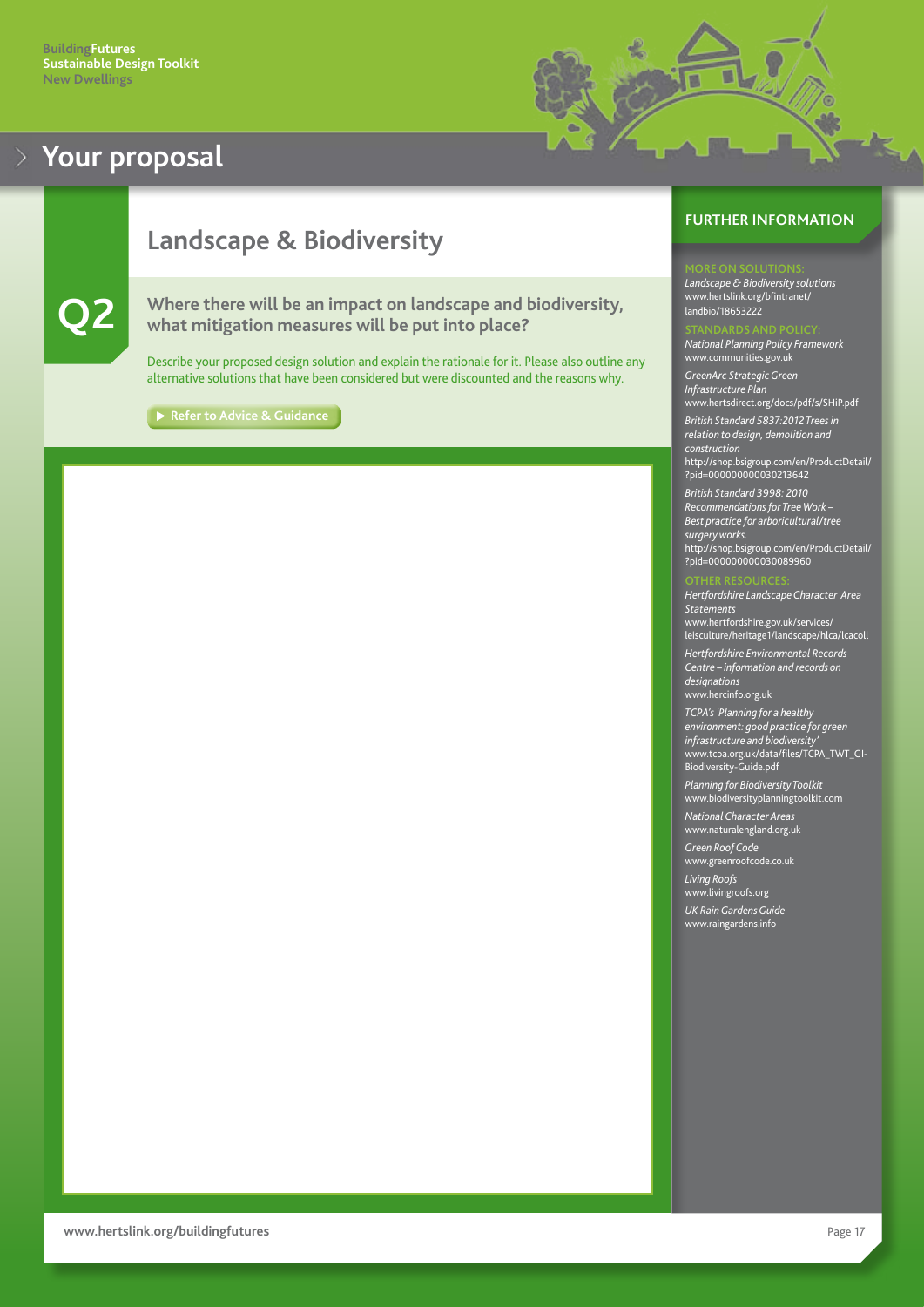# <span id="page-18-0"></span>**Landscape & Biodiversity**

#### **Q3 How will the risks of instability due to soil shrink-swell and/or steeply sloping land be managed?**

Describe your proposed design solution and explain the rationale for it. Please also outline any alternative solutions that have been considered but were discounted and the reasons why.

**► [Refer to Advice & Guidance](#page-33-0)** 

#### **FURTHER INFORMATION**

#### **DRE ON SOLUTIO**

*Climate Change Adaptation solutions* [www.hertslink.org/bfintranet/climateadapt](http://www.hertslink.org/bfintranet/climateadapt)

*Climate Change Adaptation* [www.hertslink.org/bfintranet/](http://www.hertslink.org/bfintranet/climateadapt/18652908) [climateadapt/18652908](http://www.hertslink.org/bfintranet/climateadapt/18652908)

*Building Regulations* <www.planningportal.gov.uk>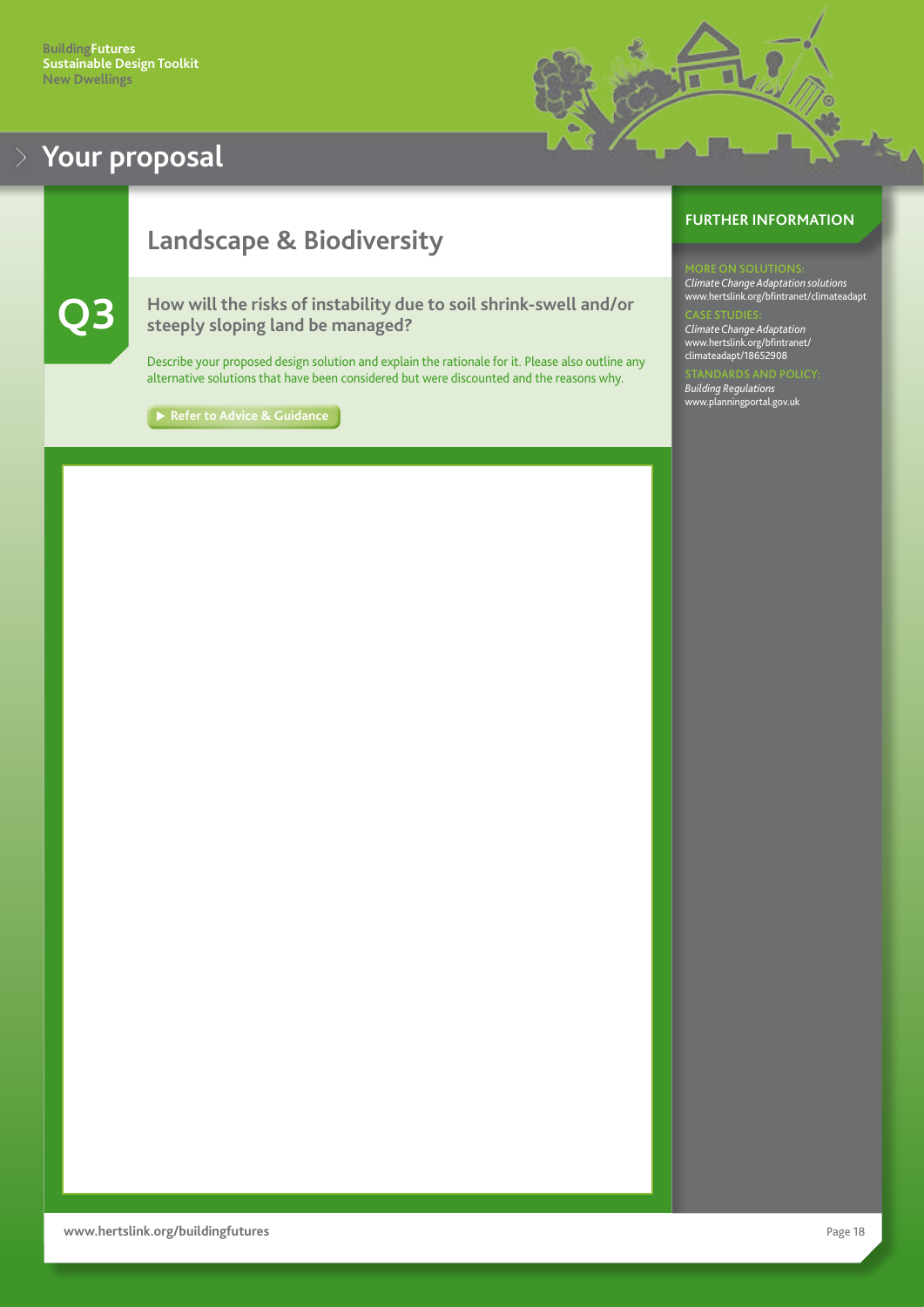

### <span id="page-19-0"></span>**Materials & Waste**



#### **Q1 What sustainable materials will be used?**

Describe your proposed design solution and explain the rationale for it. Please also outline any alternative solutions that have been considered but were discounted and the reasons why.

**[Refer to Advice & Guidance](#page-34-0)**

#### **FURTHER INFORMATION**

*Waste solutions* [http://www.hertslink.org/bfintranet/](http://www.hertslink.org/bfintranet/waste1/solutionsland/) [waste1/solutionsland/](http://www.hertslink.org/bfintranet/waste1/solutionsland/)

*Materials solutions* [www.hertslink.org/bfintranet/materials](http://www.hertslink.org/bfintranet/materials1/solutions)1/ solutions

*Waste case studies* [www.hertslink.org/bfintranet/waste1/](http://www.hertslink.org/bfintranet/waste1/casestud) [casestud](http://www.hertslink.org/bfintranet/waste1/casestud)

*Materials case studies* [www.hertslink.org/bfintranet/materials1/](http://www.hertslink.org/bfintranet/materials1/caseland) [caseland](http://www.hertslink.org/bfintranet/materials1/caseland)

*The UK government have published national technical housing standards and optional building regulations requirements* [www.gov.uk](http://www.gov.uk/government/publications/2010-to-2015-government-policy-building-regulation/2010-to-2015-government-policy-building-regulation#appendix-5-technical-housing-
standards-review)/government/ publications/2010-to-2015-governmentpolicy-building-regulation/2010-to-2015-government-policy-buildingregulation#appendix-5-technical-housingstandards-review

*BRE Green Guide to Specification: the guide provides a simple online guide to the environmental impacts of building materials*

[http://www.bre.co.uk/greenguide/podpage.](http://www.bre.co.uk/greenguide/podpage.jsp?id=2126) [jsp?id=2126](http://www.bre.co.uk/greenguide/podpage.jsp?id=2126)

*WRAP recycled content tool* [http://www.wrap.org.uk/category/subject/](http://www.wrap.org.uk/category/subject/recycled-content) [recycled-content](http://www.wrap.org.uk/category/subject/recycled-content)

*The Forest Stewardship Council (FSC)* <http://www.fsc-uk.org/en-uk>

*Programme for the Endorsement of Forest Certification schemes* <www.pefc.org>

*RICS Methodology to calculate embodied carbon of materials* <www.rics.org/uk/>

*Roads in Hertfordshire - Highway Design Guide*

[www.hertfordshire.gov.uk/docs/pdf/r/](http://www.hertfordshire.gov.uk/docs/pdf/r/rihertssec5.pdf) [rihertssec5.pdf](http://www.hertfordshire.gov.uk/docs/pdf/r/rihertssec5.pdf)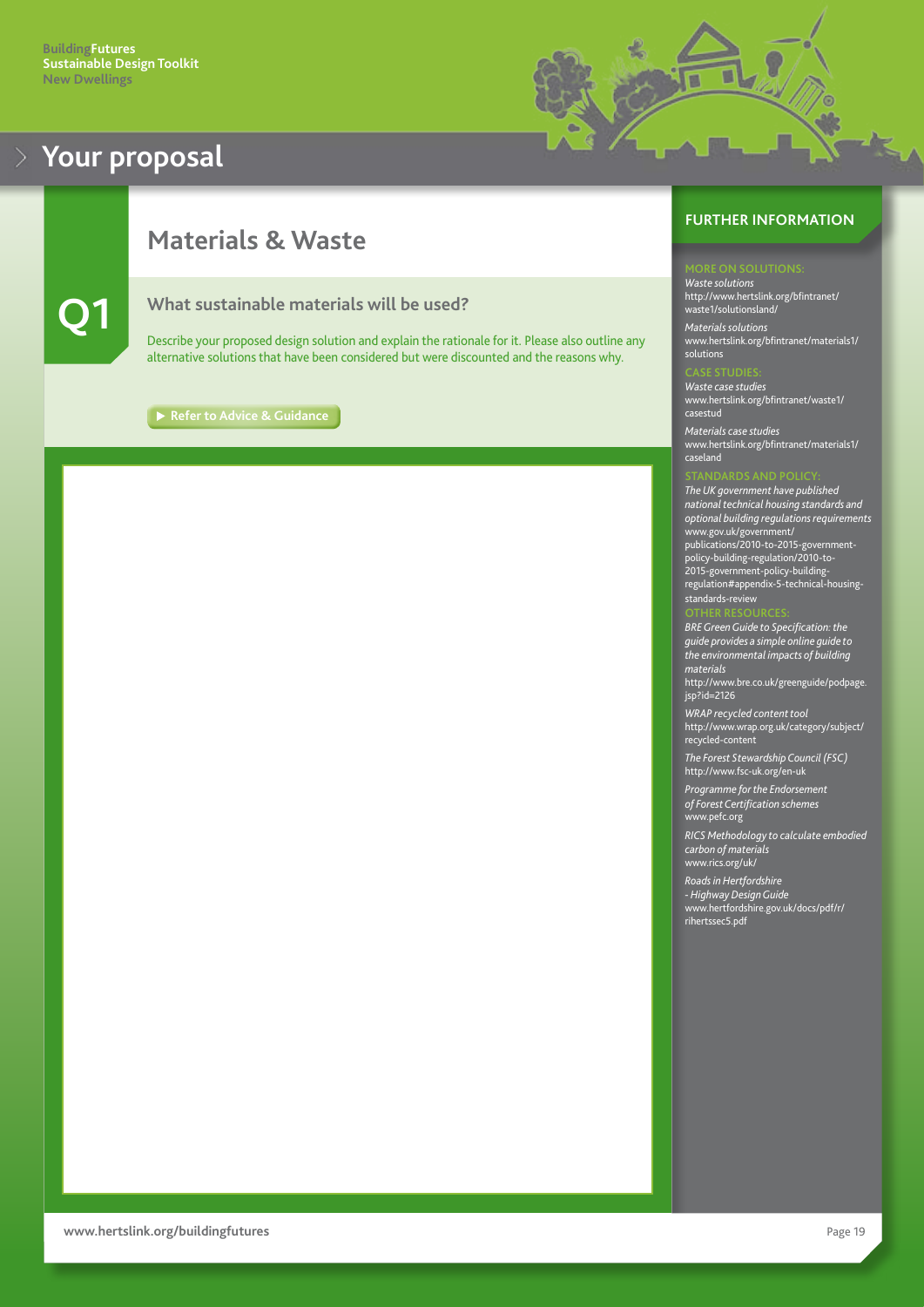

### <span id="page-20-0"></span>**Materials & Waste**

**Q2 How will the waste hierarchy be embedded into the design and construction?**

Describe your proposed design solution and explain the rationale for it. Please also outline any alternative solutions that have been considered but were discounted and the reasons why.

**[Refer to Advice & Guidance](#page-34-0)**

#### **FURTHER INFORMATION**

*Waste solutions* [www.hertslink.org/bfintranet/waste1/](http://www.hertslink.org/bfintranet/waste1/solutionsland) solutionsland

*Materials solutions* [www.hertslink.org/bfintranet/materials](http://www.hertslink.org/bfintranet/materials1/solutions)1/ solutions

*Waste case studies* [www.hertslink.org/bfintranet/waste1/](http://www.hertslink.org/bfintranet/waste1/casestud) [casestud](http://www.hertslink.org/bfintranet/waste1/casestud) *Materials case studies* [www.hertslink.org/bfintranet/materials1/](http://www.hertslink.org/bfintranet/materials1/caseland) [caseland](http://www.hertslink.org/bfintranet/materials1/caseland)

*The UK government have published national technical housing standards and optional building regulations requirements* [www.gov.uk](http://www.gov.uk/government/publications/2010-to-2015-government-policy-building-regulation/2010-to-2015-government-policy-building-regulation#appendix-5-technical-housing-
standards-review)/government/ publications/2010-to-2015-governmentpolicy-building-regulation/2010-to-2015-government-policy-buildingregulation#appendix-5-technical-housingstandards-review

*Building Regulations Part M* <www.planningportal.gov.uk> *Lifetime Homes* <www.lifetimehomes.org.uk> *Code of Considerate Practice* <www.ccscheme.org.uk>

*Waste and Resources Action Programme (WRAP) - Construction* [www.wrap.org.uk/content/s](http://www.wrap.org.uk/content/site-waste-management-plan-template-lite
)ite-wastemanagement-plan-template-lite

*Site Waste Management Plans* [www.wrap.org.uk/content/site-waste](www.wrap.org.uk/content/site-waste-management-plans-1)[management-plans-1](www.wrap.org.uk/content/site-waste-management-plans-1)

*Hertfordshire Materials Exchange* <www.eastex.org.uk/herts/index.asp>

*Environmental Product Declarations provide a summary of the environmental impact (or lifecycle assessment) of construction materials and products.* <www.bre.co.uk/page.jsp?id=1578>

*Hertfordshire Waste Aware – household waste recycling and waste collection info* <www.wasteaware.org.uk>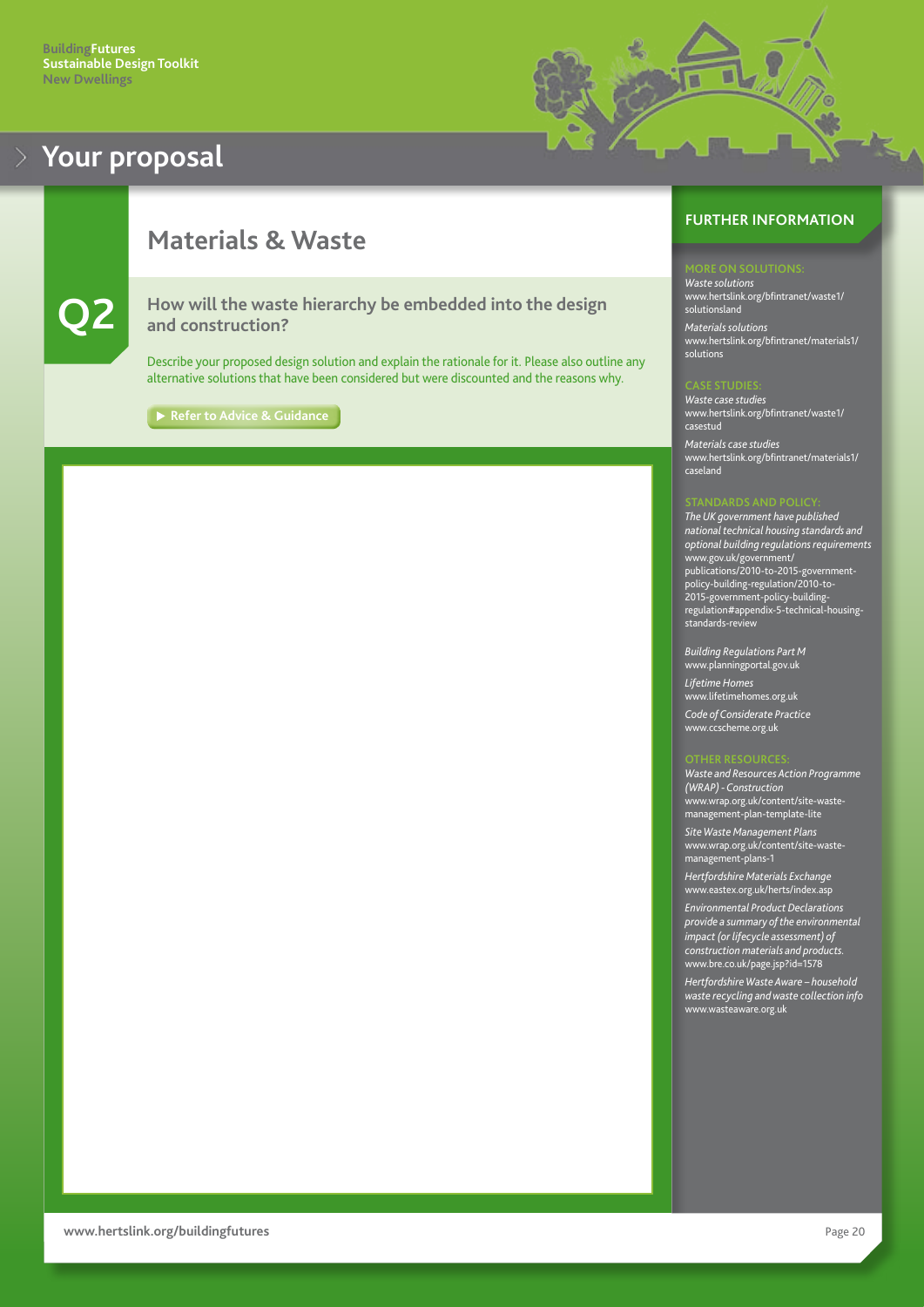<span id="page-21-0"></span>

**Noise**

#### **Q1 How will construction noise be minimised?**

Describe your proposed design solution and explain the rationale for it. Please also outline any alternative solutions that have been considered but were discounted and the reasons why.

[Refer to Advice & Guidance](#page-35-0)

#### **FURTHER INFORMATION**

U

*Noise solutions* [www.hertslink.org/bfintranet/noise1/](http://www.hertslink.org/bfintranet/noise1/solutionsland) solutionsland

*Noise case studies* [www.hertslink.org/bfintranet/noise1/cases](http://www.hertslink.org/bfintranet/noise1/cases)

*Code of Considerate Practice* <www.ccscheme.org.uk>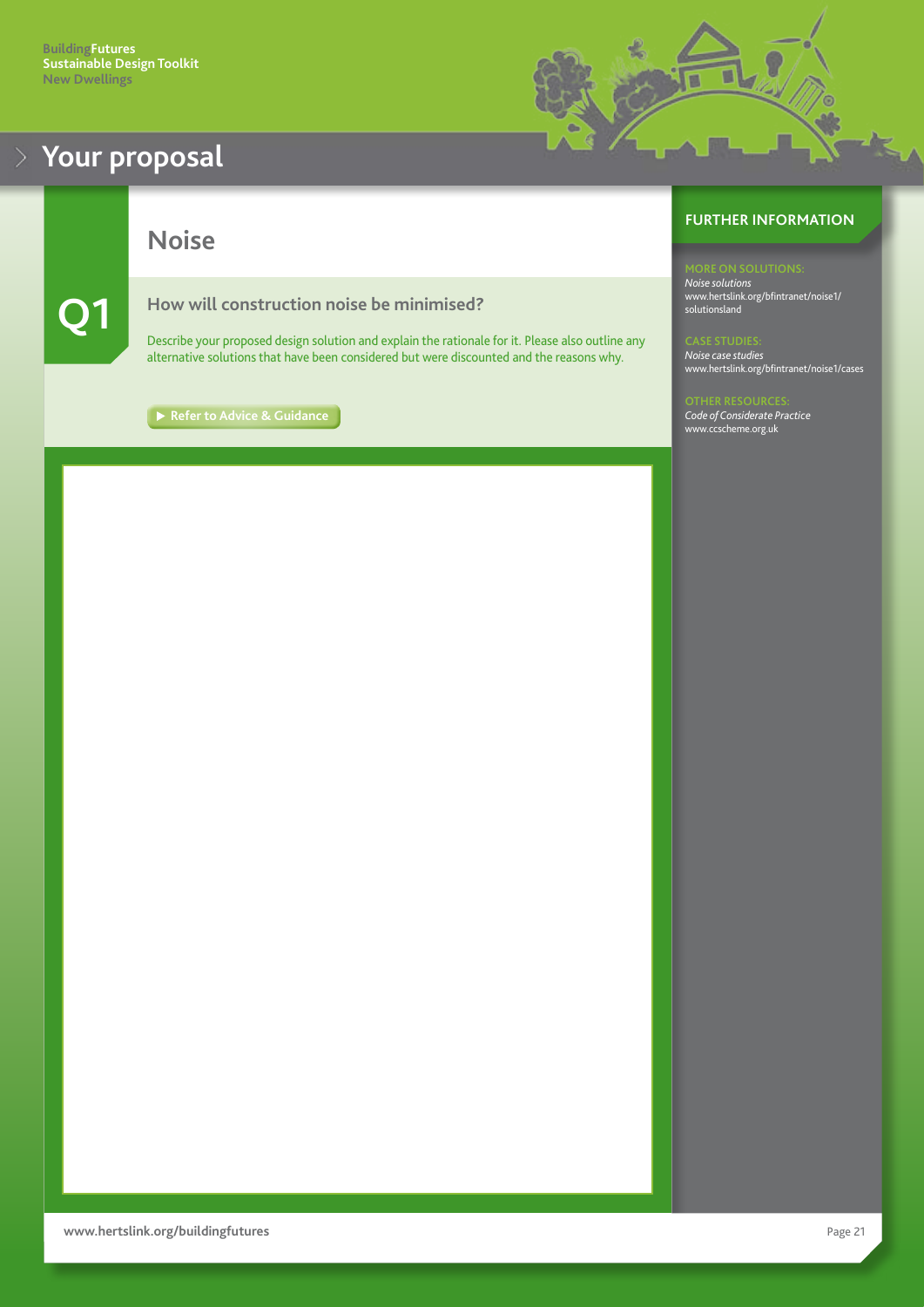<span id="page-22-0"></span>

**Noise**

**Q2 What noise attenuation measures will be incorporated into the design?**

Describe your proposed design solution and explain the rationale for it. Please also outline any alternative solutions that have been considered but were discounted and the reasons why.

[Refer to Advice & Guidance](#page-35-0)



*Noise solutions*

u

[www.hertslink.org/bfintranet/noise1/](http://www.hertslink.org/bfintranet/noise1/solutionsland/) solutionsland

*Noise case studies* [www.hertslink.org/bfintranet/noise1/cases](http://www.hertslink.org/bfintranet/noise1/cases)

*The UK government have published national technical housing standards and optional building regulations requirements* [www.gov.uk](http://www.gov.uk/government/publications/2010-to-2015-government-policy-building-regulation/2010-to-2015-government-policy-building-regulation#appendix-5-technical-housing-
standards-review)/government/ publications/2010-to-2015-governmentpolicy-building-regulation/2010-to-2015-government-policy-buildingregulation#appendix-5-technical-housingstandards-review

*Building Regulations Part E* <www.planningportal.gov.uk>

*Part E Robust Details scheme - an alternative to complying with Building Regulations Part E Requirement E1* <www.robustdetails.com>

*Specialist noise advice from the Association of Noise Consultants* [www.association-of-noise-consultants.co.uk](http://www.association-of-noise-consultants.co.uk)

*Roads in Hertfordshire - Highway Design Guide* [www.hertfordshire.gov.uk/docs/pdf/r/](http://www.hertfordshire.gov.uk/docs/pdf/r/rihertssec5.pdf) [rihertssec5.pdf](http://www.hertfordshire.gov.uk/docs/pdf/r/rihertssec5.pdf) *Green Roof Code*

<www.greenroofcode.co.uk>

*Living Roofs <www.livingroofs.org>*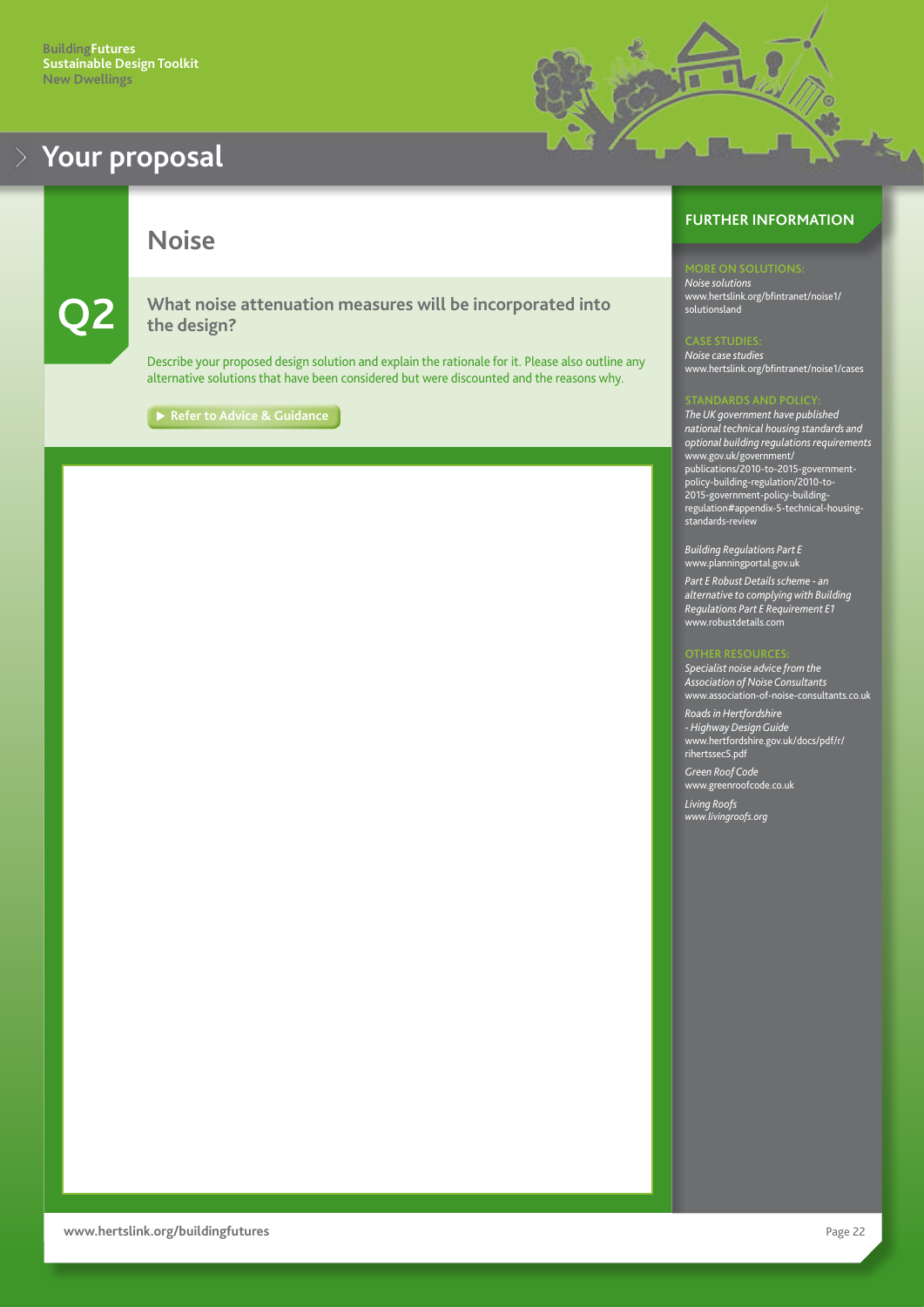

# <span id="page-23-0"></span>**Design & Safety**



**Q1 How will the design promote place making?**

Describe your proposed design solution and explain the rationale for it. Please also outline any alternative solutions that have been considered but were discounted and the reasons why.

**[Refer to Advice & Guidance](#page-36-0)** 

#### **FURTHER INFORMATION**

*Design solutions* [www.hertslink.org/bfintranet/designs](http://www.hertslink.org/bfintranet/designs/) *Safety solutions* [www.hertslink.org/bfintranet/safety1](http://www.hertslink.org/bfintranet/safety1)

*Design case studies* [http://www.hertslink.org/bfintranet/](http://www.hertslink.org/bfintranet/designs/18652972/) [designs/18652972/](http://www.hertslink.org/bfintranet/designs/18652972/) *Safety case studies*

[www.hertslink.org/bfintranet/safety1/case](http://www.hertslink.org/bfintranet/safety1/case/)

#### *Building Regulations Part Q*

<www.planningportal.gov.uk>

*Secured by Design* <www.securedbydesign.com> *Roads in Hertfordshire - Highway Design Guide* [www.hertfordshire.gov.uk/docs/pdf/r/](http://www.hertfordshire.gov.uk/docs/pdf/r/rihertssec5.pdf) [rihertssec5.pdf](http://www.hertfordshire.gov.uk/docs/pdf/r/rihertssec5.pdf)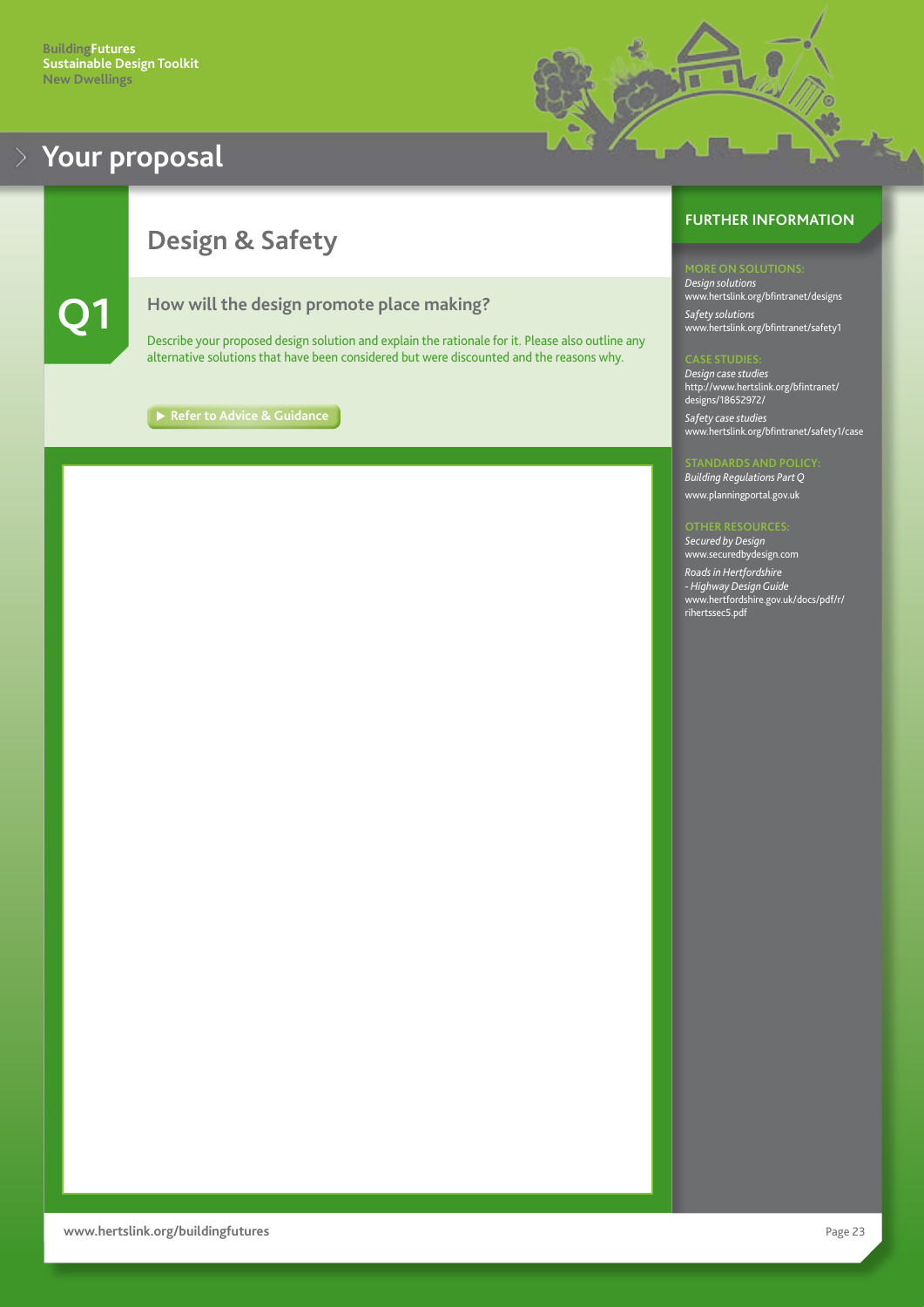

# <span id="page-24-0"></span>**Design & Safety**



**Q2 How will the different and changing needs of occupiers be accommodated?**

Describe your proposed design solution and explain the rationale for it. Please also outline any alternative solutions that have been considered but were discounted and the reasons why.

[Refer to Advice & Guidance](#page-36-0)

#### **FURTHER INFORMATION**

*Design solutions* [www.hertslink.org/bfintranet/designs](http://www.hertslink.org/bfintranet/designs) *Safety solutions* [www.hertslink.org/bfintranet/safety1](http://www.hertslink.org/bfintranet/safety1)

*Design case studies* [www.hertslink.org/bfintranet/](http://www.hertslink.org/bfintranet/designs/18652972/) [designs/18652972](http://www.hertslink.org/bfintranet/designs/18652972/) *Safety case studies* [www.hertslink.org/bfintranet/safety1/case](http://www.hertslink.org/bfintranet/safety1/case)

*Building Regulations Part M* <www.planningportal.gov.uk> *Lifetime Homes* <www.lifetimehomes.org.uk> *HAPPI Design Principles for Extra Care Housing* <www.housinglin.org.uk>

#### **THER RESOURC**

*Secured by Design* <www.securedbydesign.com> *Roads in Hertfordshire - Highway Design Guide* [www.hertfordshire.gov.uk/docs/pdf/r/](http://www.hertfordshire.gov.uk/docs/pdf/r/rihertssec5.pdf) [rihertssec5.pdf](http://www.hertfordshire.gov.uk/docs/pdf/r/rihertssec5.pdf)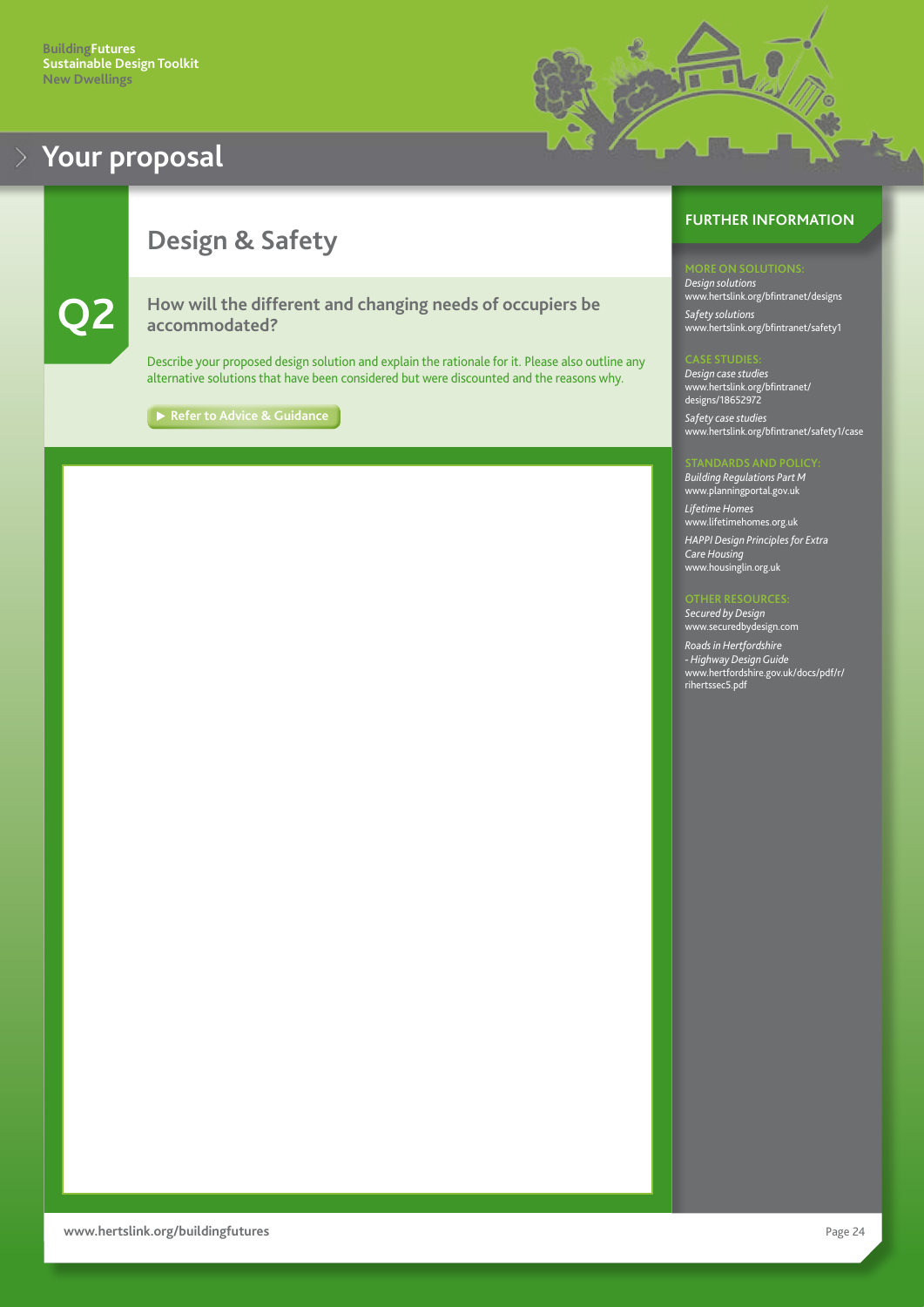### <span id="page-25-0"></span>**Design & Safety**



**Q3 How will the design promote security and safety?**

Describe your proposed design solution and explain the rationale for it. Please also outline any alternative solutions that have been considered but were discounted and the reasons why.

**[Refer to Advice & Guidance](#page-37-0)** 

### **FURTHER INFORMATION**

U

*Design solutions* [www.hertslink.org/bfintranet/designs](http://www.hertslink.org/bfintranet/designs) *Safety solutions* [www.hertslink.org/bfintranet/safety1](http://www.hertslink.org/bfintranet/safety1)

*Design case studies* [www.hertslink.org/bfintranet/](http://www.hertslink.org/bfintranet/designs/18652972) [designs/18652972](http://www.hertslink.org/bfintranet/designs/18652972) *Safety case studies*

[www.hertslink.org/bfintranet/safety1/case](http://www.hertslink.org/bfintranet/safety1/case)

BuildingRegulations Part Q <www.planningportal.gov.uk>

*Secured by Design* <www.securedbydesign.com> *Roads in Hertfordshire - Highway Design Guide* [www.hertfordshire.gov.uk/docs/pdf/r/](http://www.hertfordshire.gov.uk/docs/pdf/r/rihertssec5.pdf) [rihertssec5.pdf](http://www.hertfordshire.gov.uk/docs/pdf/r/rihertssec5.pdf)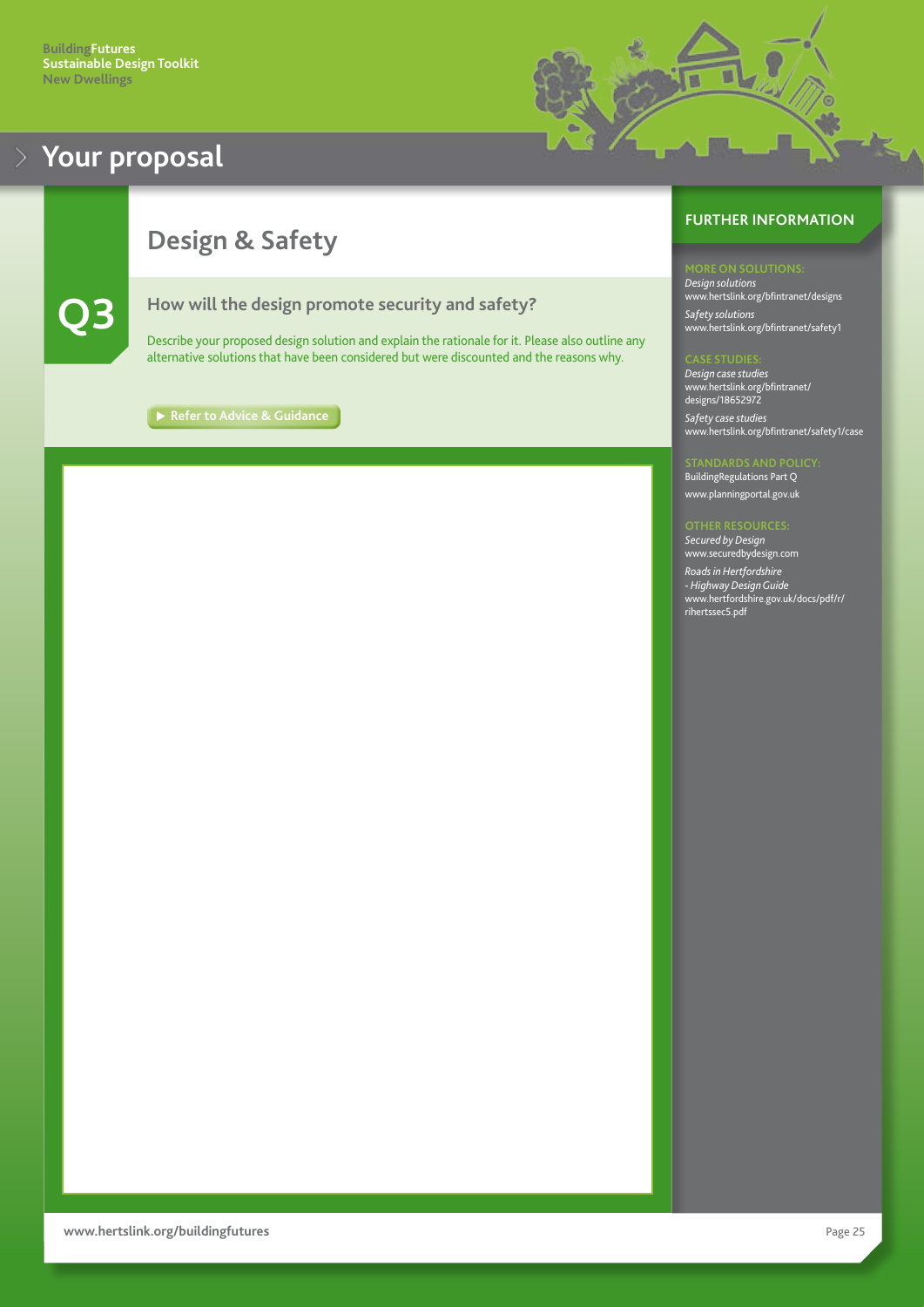

# <span id="page-26-0"></span>**Next Steps**

# **That's it! All done.**

**Thank you for considering and responding to the above questions.**

Please use the buttons below to print or save this document.

# Save your responses

Click here to save your responses so you can print or continue working later.

# Print your responses Click here to print only the relevant pages

of this document (Pages 5-25).

# Print full document

Click here to print the full document, including Advice & Guidance notes.

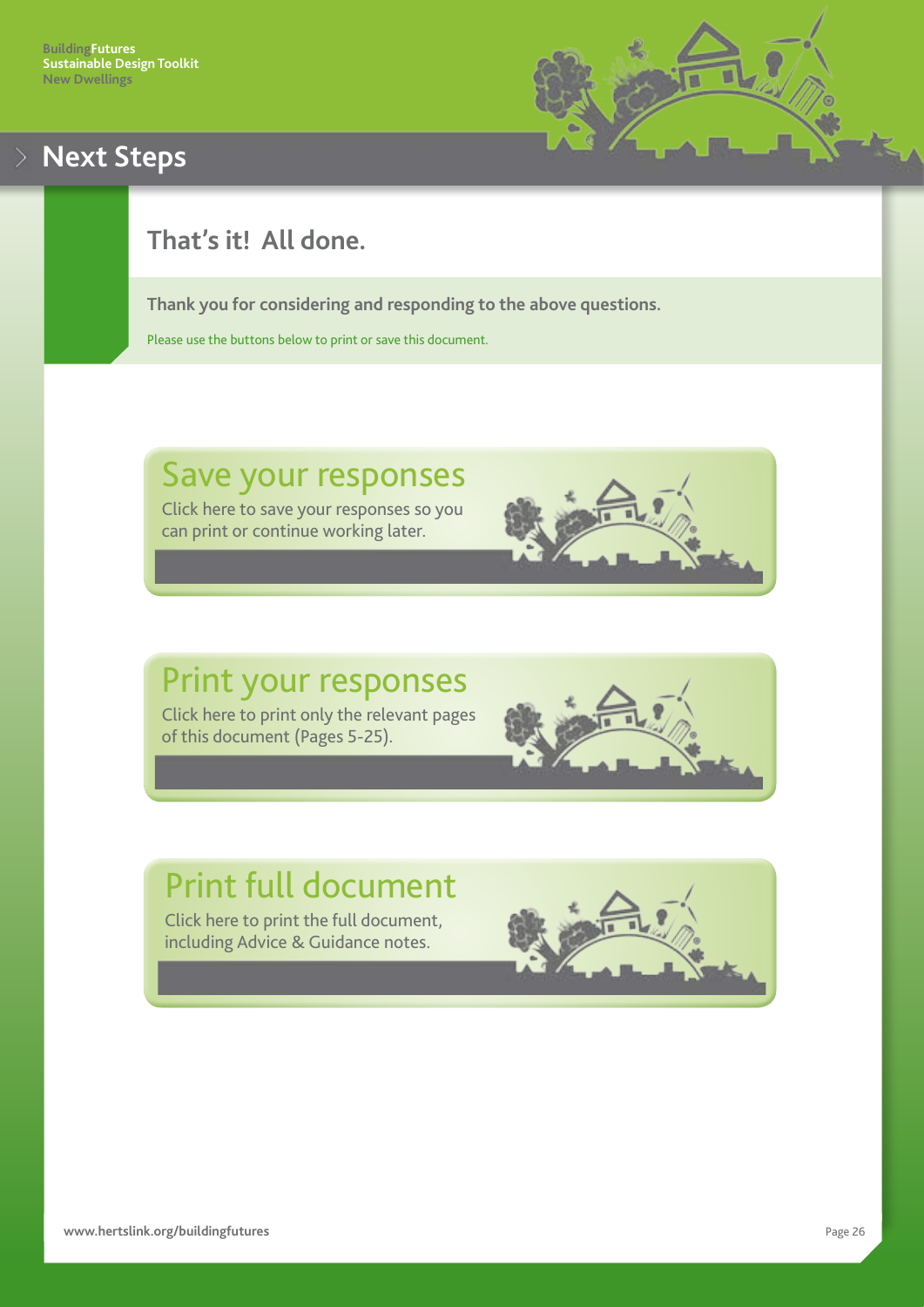

# <span id="page-27-0"></span>**Energy & Climate Change**

**Q1 How will energy demand for heating, lighting and cooling be avoided?**

#### **[View your response to this question](#page-7-0)**

### **Advice and Guidance**

- 1. Insulate walls, floors, roofs, water tanks, pipes and ducts, service penetrations and external doors.
- 2. A high level of thermal mass can help maintain a stable and comfortable internal temperature during periods of very hot and cold weather where other design approaches, such as Passivhaus, are not suitable or feasible.
- 3. Locate the facade of rooms which require heating and lighting within 30 degrees of South to maximise use of passive solar gain and natural lighting, taking care not to cut out daylight to neighbouring properties, maintain privacy and deliver place making objectives, such as passive surveillance. An open floor plan will also allow light to reach through to deeper parts of the building.
- 4. Minimise windows on northern elevations or make them smaller - keeps out colder northerly winds and reduces potential heat loss.
- 5. Use double (as required by building regulations) or triple glazed windows which offer excellent thermal performance.
- 6. Make use of skylights, sun catchers and sun pipes on southern elevations to bring natural daylight into darker areas of the house.
- 7. Design for an airtight building envelope with an appropriate ventilation strategy. Natural or passive ventilation which requires little or no energy is preferable, for example cross ventilation or stack ventilation. Mechanical ventilation with heat recovery (MVHR) is often a sustainable alternative

**Q2**

**What energy efficiency solutions will be used to further reduce energy demand?**

### **Advice and Guidance**

- 1. Low energy lighting and lighting controls should be used both internally and externally.
- 2. If using gas to heat the home and hot water, ensure the boiler is a high efficiency condensing/combi boiler.
- 3. Ensure any new white goods being installed are AA or A+++ rated.

- 4. Ensure you have internal and/or external space for air drying clothes throughout the year.
- 5. Provide new owners and occupiers with information on how to properly use any technologies installed, and to explain any particular aspects of the building's design which contribute toward energy efficiency.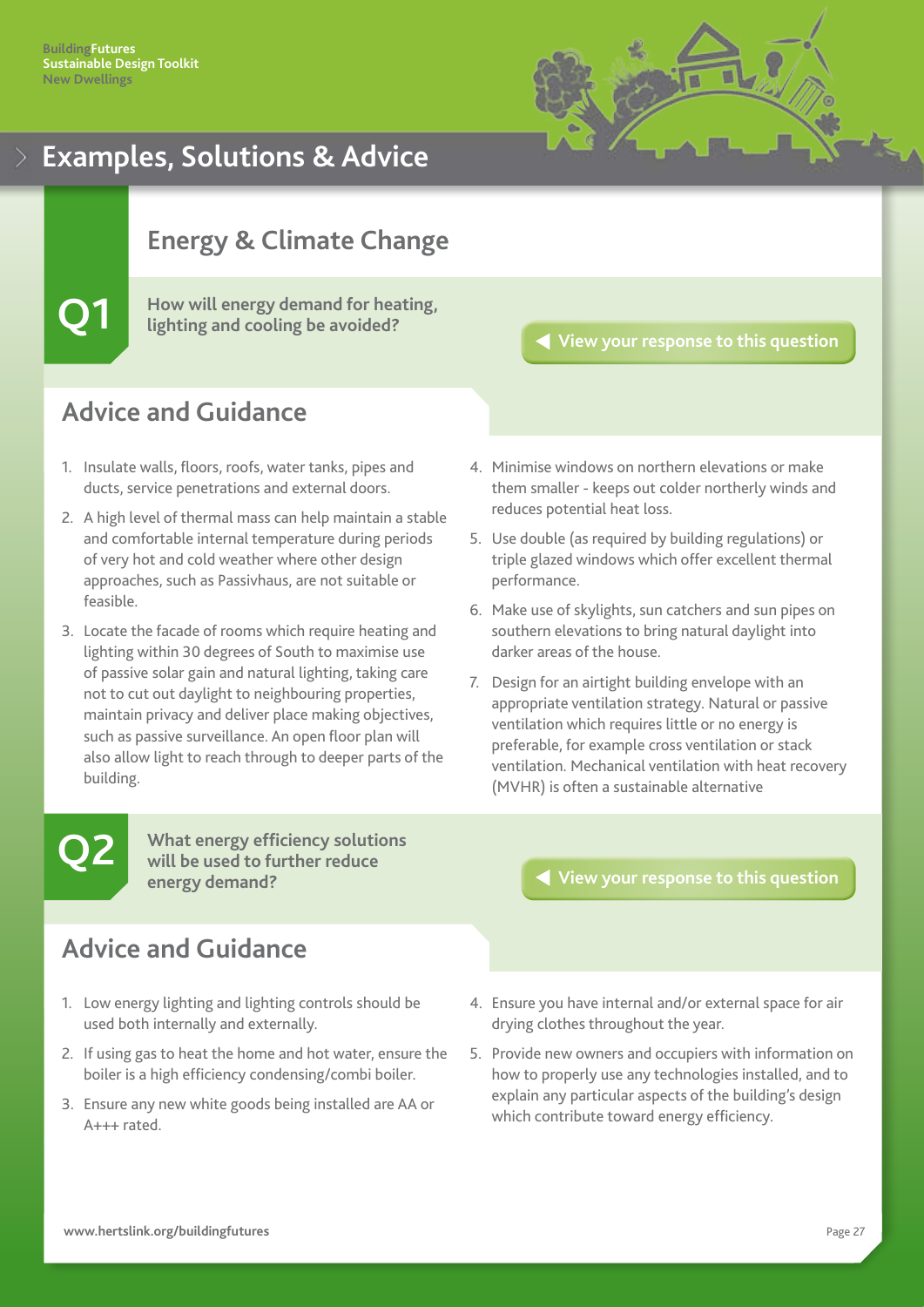

### <span id="page-28-0"></span>**Energy & Climate Change**

**Q3 Where relevant, how have renewable and low carbon energy technologies been integrated into the design?**

**[View your response to this question](#page-9-0)**

### **Advice and Guidance**

- 1. Solar Thermal Panels: Freestanding or integrated, ideally SE to SW facing at 30-45 degrees. They are more suitable where there is high usage of hot water, but a back-up supply is also needed. Evacuated tube panels are generally more costly but more efficient.
- 2. Solar Photovoltaic Panels: Freestanding or integrated into SE to SW facing roofs 30-45 degrees. Various sizes and forms are available, and can be designed to colour match the appearance of conventional slate tiles within Conservation Areas.
- 3. Ground Source Heat Pump: Converts low grade thermal energy from the ground for use in space heating and hot

**Q4**

**How will the new dwelling avoid overheating and contributing to the urban heat island effect?**

**Advice and Guidance**

- 1. Use robust external finishes on the façade that can reflect or reduce the absorption of solar energy (e.g. white render and light paint colours).
- 2. Shading and solar control measures, such as overlarge eaves and canopies, brise soleil, external blinds and shutters, solar control glazing, and deciduous trees and bushes on south, south-east, or south west facing elevations should be incorporated.
- 3. Green roofs or walls can reduce the cooling load of a building and create a cooler outdoor micro climate for occupiers.

water. GSHP are best suited to underfloor heating systems or where only low temperatures are needed. They can provide cooling during the summer although they require sites with enough land.

- 4. Air Source Heat Pump: Converts low grade thermal energy from the outside air for use in space heating.
- 5. Biomass Boilers/Burners: Wood pellets or chips, as well as logs are used instead of gas or oil. Considered to be carbon neutral but this depends upon where and how biomass material is sourced. Significant storage space and suitable access for deliveries is required. A good alternative in rural areas where gas mains are not available.

- 4. Use planting and landscaping around the new dwelling and within the curtilage to provide shading and create a cooler micro climate during summer days.
- 5. Create water features such as ponds that provide passive cooling during the summer.
- 6. An appropriate ventilation strategy should be integrated into the design of the house taking into account neighbouring land uses (e.g. busy road) and the need to maintain security of the home.
- 7. Design in a high level of thermal mass to help maintain a stable and comfortable internal temperature during periods of very hot and cold weather.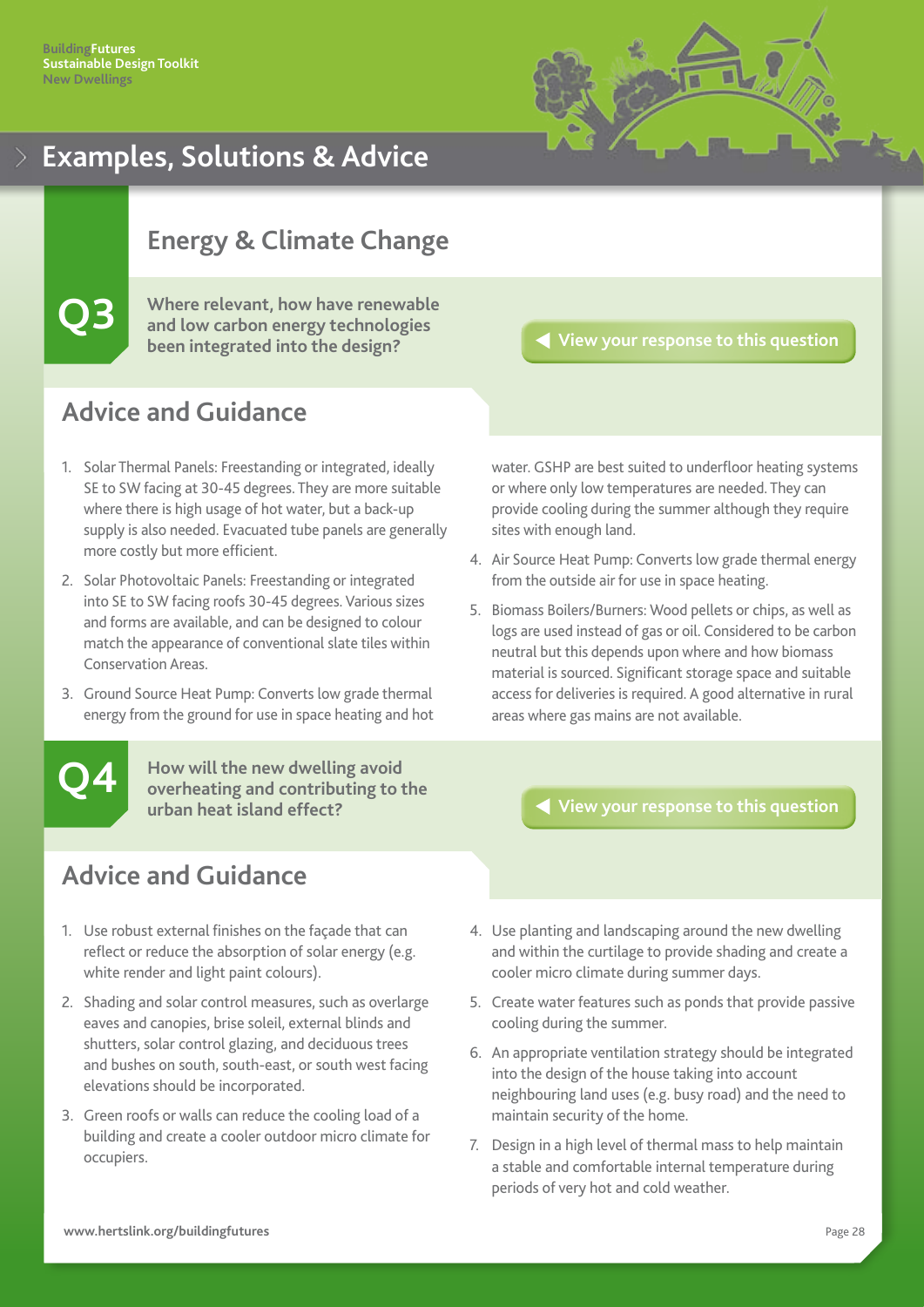

# <span id="page-29-0"></span>**Energy & Climate Change**

**Q5 How will the new dwelling be made resilient to severe storms?**

#### **[View your response to this question](#page-11-0)**

### **Advice and Guidance**

- 1. Overlarge eaves and overhangs will provide a level of protection to fascias, façades and windows.
- 2. Use landscaping and planting to provide shelter from high winds and heavy precipitation.
- 3. Use water and flood resilient materials.
- 4. Green roofs can help to attenuate storm water runoff as part of a wider SUDS system.

### **Water**

**Q1**

**How will the consumption of water be reduced?**

# **Advice and Guidance**

- 1. Use water-efficient aerated showerheads that can produce water flows that feel far higher than they actually are.
- 2. Fit low flow taps to sinks and baths, and dual / low volume flush toilets.
- 3. Incorporate rainwater harvesting to supply free water for flushing, washing and watering the garden. A simple water butt helps provide water for irrigation during the summer.

- 4. Greywater recycling systems which capture and treat waste water from washing machines and dishwashers can also be used to provide recycled water for flushing and watering gardens.
- 5. Design landscaped areas using drought tolerant plants.
- 6. Ensure new white goods are water efficient washing machines should use less than 55 litres per cycle. Look for water efficient appliances with the new Water Efficient Product Label - the Waterwise Marque.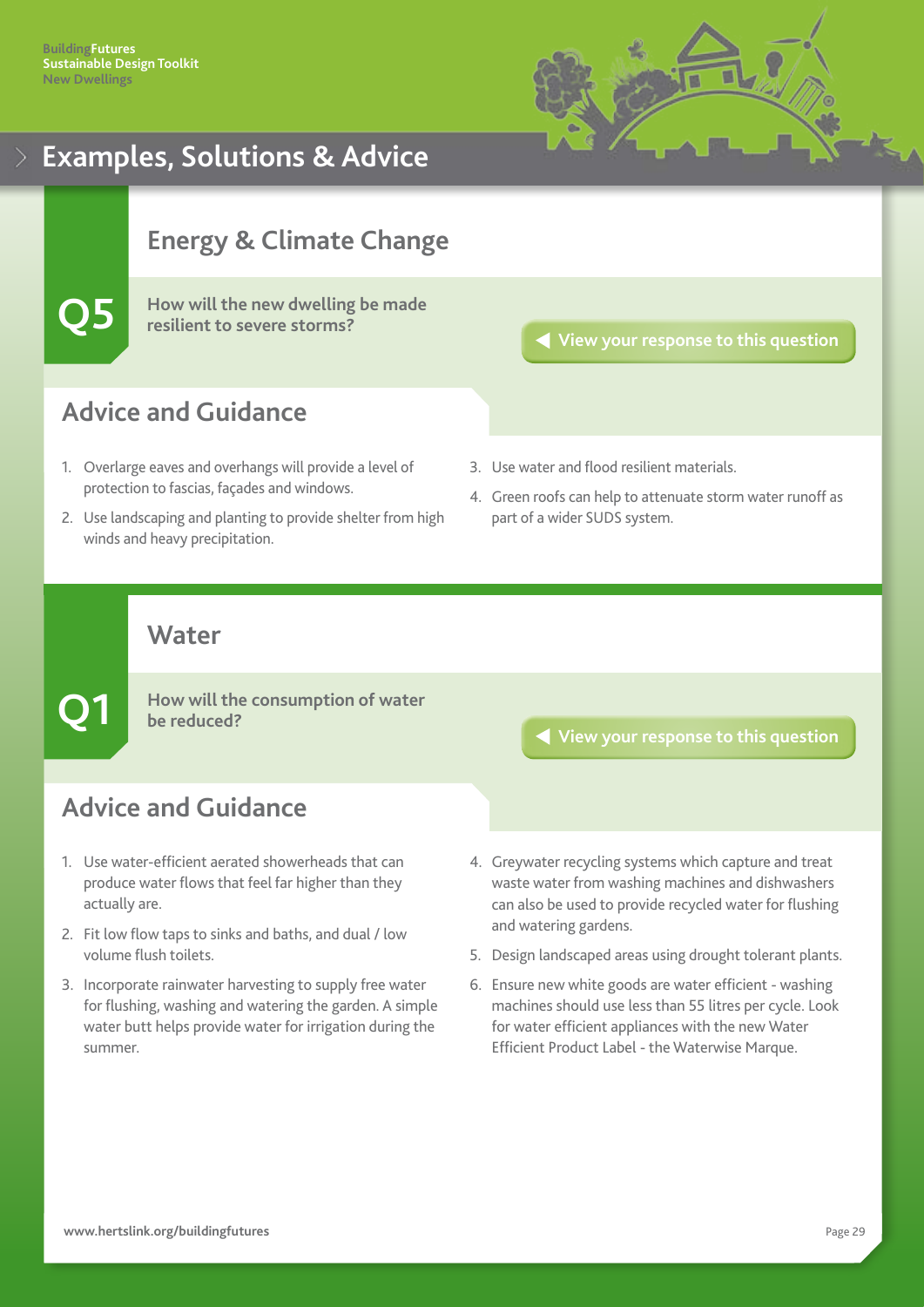

<span id="page-30-0"></span>**Water**

**Q2** How will surface water run-off from the dwelling be managed sustainably to reduce the **risk of flooding and maintain water quality?**

**[View your response to this question](#page-13-0)**

# **Advice and Guidance**

- 1. Rainwater harvesting such as an underground tank, together with over hangs will reduce the amount of water flowing into drains and the risk of surface water flooding on site and in surrounding areas.
- 2. Green roofs and walls will help attenuate storm water run-off in flatted or site constrained developments, and protect and enhance water quality.
- 3. Create Rain Gardens or other appropriate landscaping and planting to provide natural drainage, amenity and biodiversity value, and improve water quality.

### **Air**

**Q1**

**How will air pollutants, dust and other emissions arising from construction be minimised?**

### **Advice and Guidance**

- 1. Wheel washing all vehicles, and dampening and sweeping roadways.
- 2. Covering vehicles and skips when loaded with material.
- 3. Dampening stock piles, and locating them to take account of the prevailing wind and sensitive receptors.

- 4. Sealing and replanting completed earthworks as early as practicable to reduce dust.
- 5. Using low emission vehicles and plant equipment (particularly on site generators)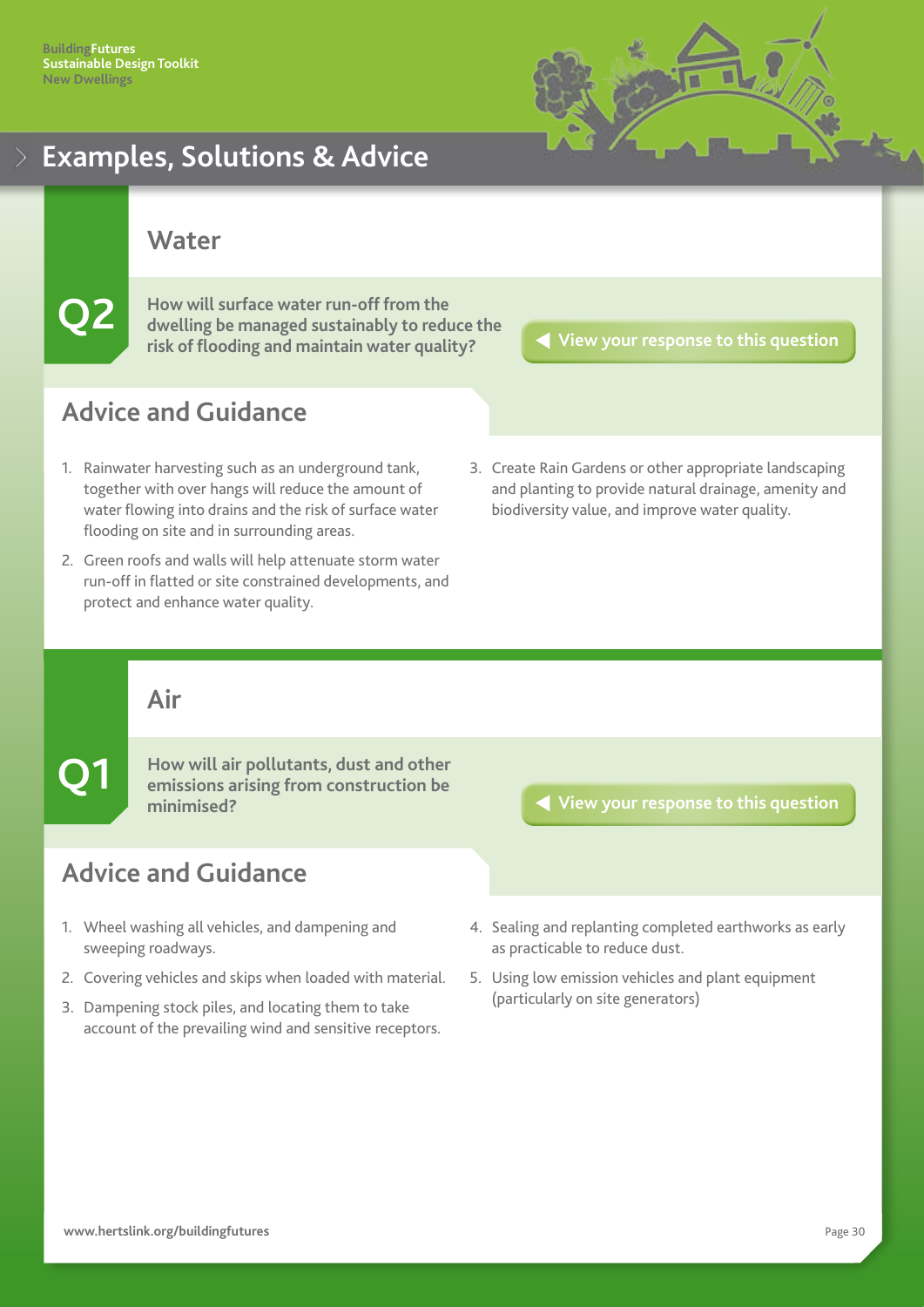

<span id="page-31-0"></span>**Air**

**Q2 How will good internal air quality be achieved?**

**[View your response to this question](#page-15-0)**

- 1. Use low emitting products to reduce VOC concentrations indoors, for example, water or vegetable oil based paints and stains, and furnishings made from solid wood.
- 2. Use furnishings made from solid wood instead of pressed or reconstituted wood, which is often bound with chemicals such as formaldehyde. Alternatively, seal pressed wood with formaldehyde sealing coatings.
- 3. An appropriate ventilation strategy, whether passive (e.g. cross or stack ventilation) or mechanical, should be integrated into the design of the house taking into account neighbouring land uses such as industrial parks or busy roads.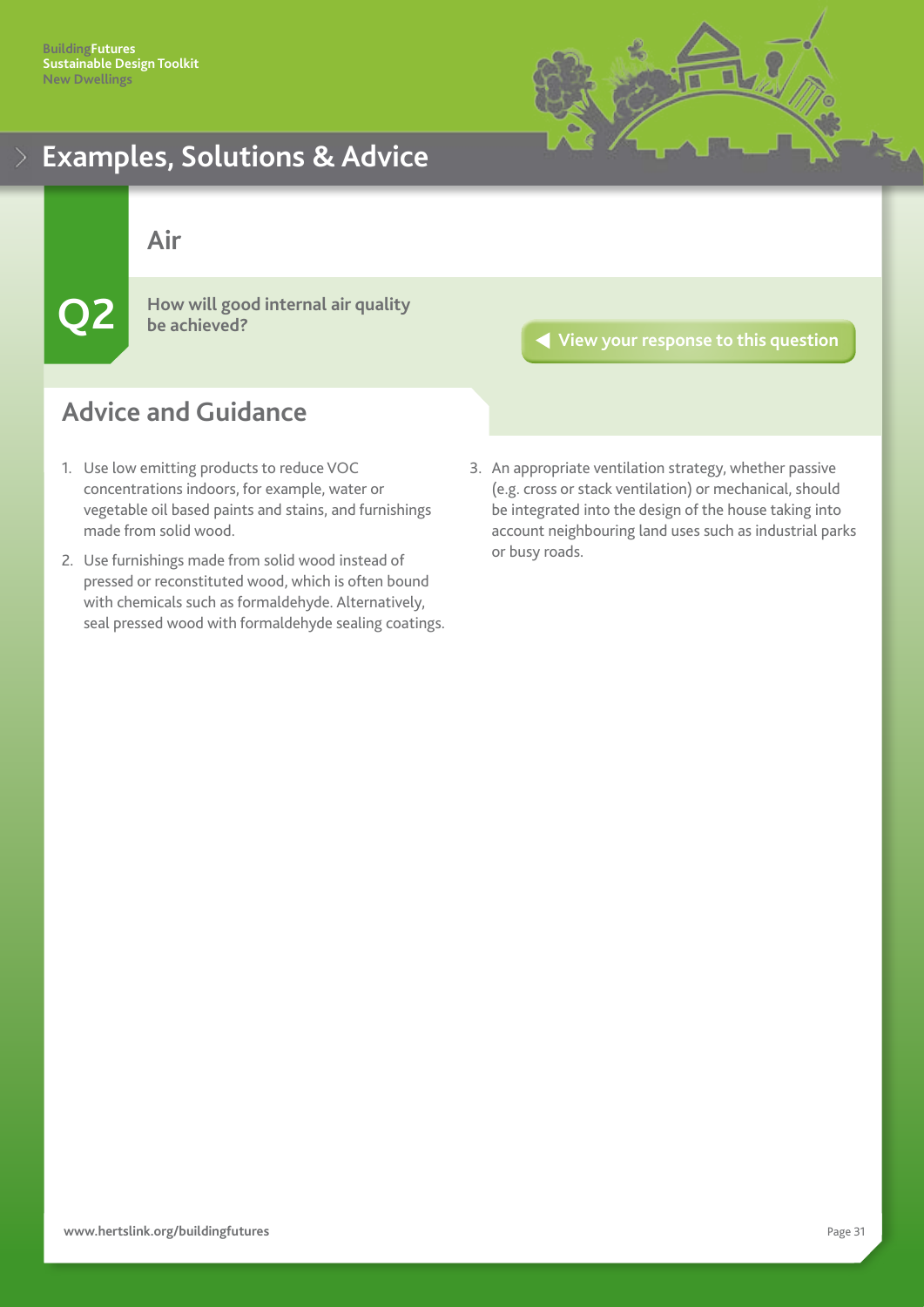

### <span id="page-32-0"></span>**Landscape & Biodiversity**

**Q1 What measures will be taken to protect and/or enhance existing landscape features and habitats?**

**[View your response to this question](#page-16-0)**

- 1. Ecological surveys should be undertaken to inform the design, phasing and construction management of the development. Surveys will identify the ecological characteristics and what mitigation and enhancement solutions will be required to maintain or improve the ecological value of the site and surrounding area. Surveys must be carried out by a qualified professional who is a member of the Institute of Ecology and Environmental Management (IEEM) or have equivalent qualifications.
- 2. During construction, arrange site access to avoid loss or detrimental impact on key landscape features or habitats.
- 3. During construction, provide appropriate screening or temporary landscaping to minimise noise, air and light pollution and physical impacts on the surrounding landscape and habitats.
- 4. Phase and carry out works around seasonal patterns such as nesting, mating, foraging and hibernation which would be identified through the ecological survey.
- 5. If the site is home to protected species, such as Great Crested Newts, then special measures and requirements may need to be fulfilled. Contact your local planning department for advice.
- 6. Retain and store topsoil removed from the site, then reuse where possible to ensure habitat continuity for local species.
- 7. Plant small areas of green space or green roofs with native grasses and wildflower species.
- 8. Create new habitats, for example, for bats and birds, such as bird boxes and places for roosting/hibernating bats. (Remediation).
- 9. Where possible, create ponds for wildlife and amenity benefits for residents. They can also form part of the SUDS strategy for the new home.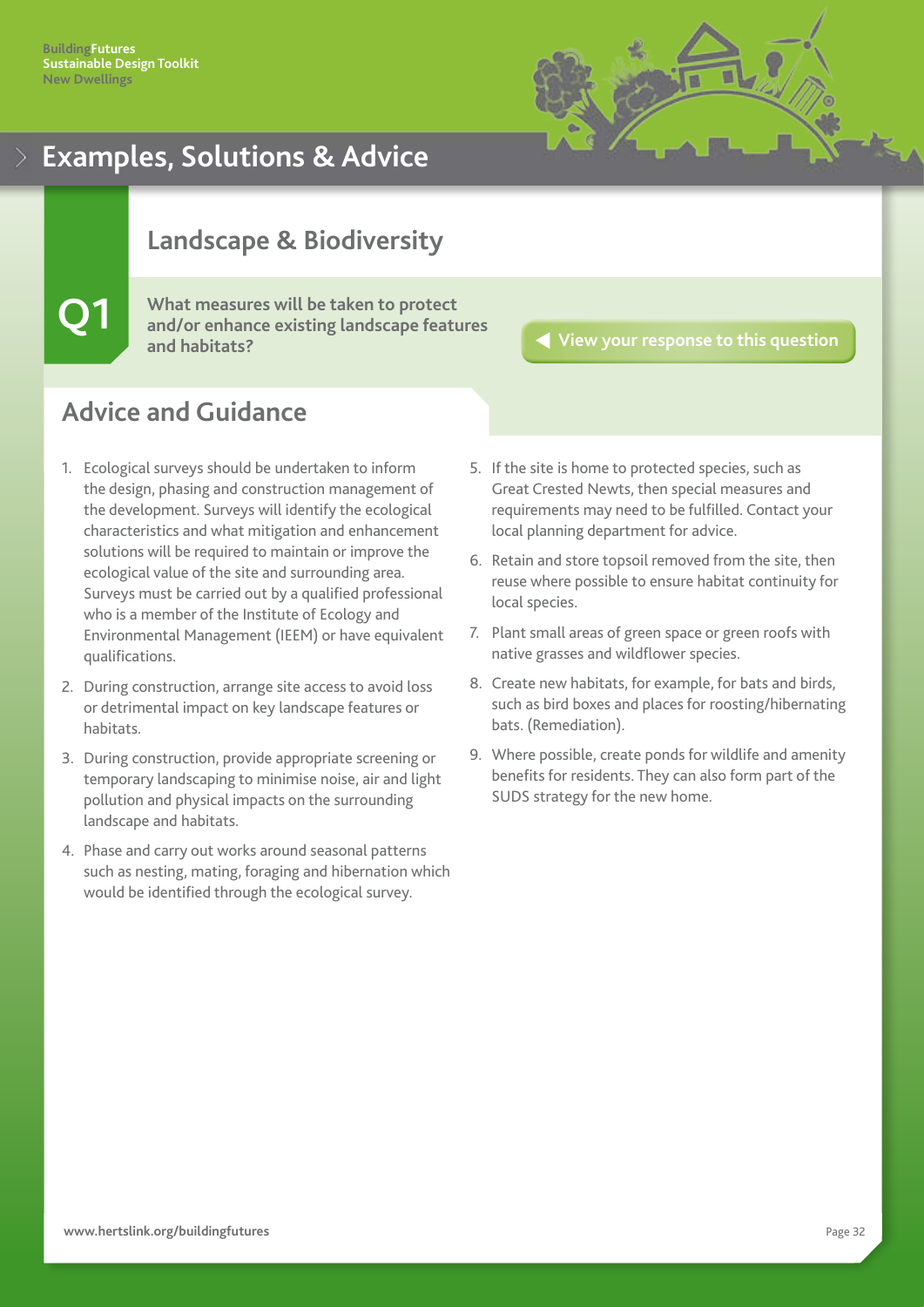

### <span id="page-33-0"></span>**Landscape & Biodiversity**

**Q2 Where there will be an impact on landscape and biodiversity, what mitigation measures will be put into place?**

**[View your response to this question](#page-17-0)**

### **Advice and Guidance**

- 1. A standard hierarchy of mitigating impacts should be followed. Mitigation measures are more effective if they are designed as an integral part of the scheme. Not all impacts can be mitigated and mitigation in itself can lead to problems with a development. Monitoring of a development is essential to overcome and identify unanticipated problems as they arise.
- 2. Create new landforms to protect visual amenity and help integrate the development into the wider landscape.
- 3. Retain and re-plant native plant species.

**Q3**

**How will the risks of instability due to soil shrink-swell and/or steeply sloping land be managed?**

### **Advice and Guidance**

- 1. Provide heavier foundations that are strong and extend deep enough below the zone in which seasonal variations in moisture content can be withstood.
- 2. Reinforcing slopes or building retaining walls to prevent or reduce landslip.
- 4. Use buffer zones, screening, fencing and boundary treatments that are in keeping with the surrounding area to protect visual amenity, reduce the impact on habitats and to provide attractive boundaries or 'edges'.
- 5. Retain and improve existing landscape features such as hedgerows.
- 6. Ensure on-site identification and appropriate protection of trees and habitats within the site, or temporary relocation of habitats such as wild flower rich grassland, is carried out prior to construction works.

**[View your response to this question](#page-18-0)**

3. Appropriate vegetation can help to prevent soil erosion through their root network, helping to stabilise ground conditions for buildings.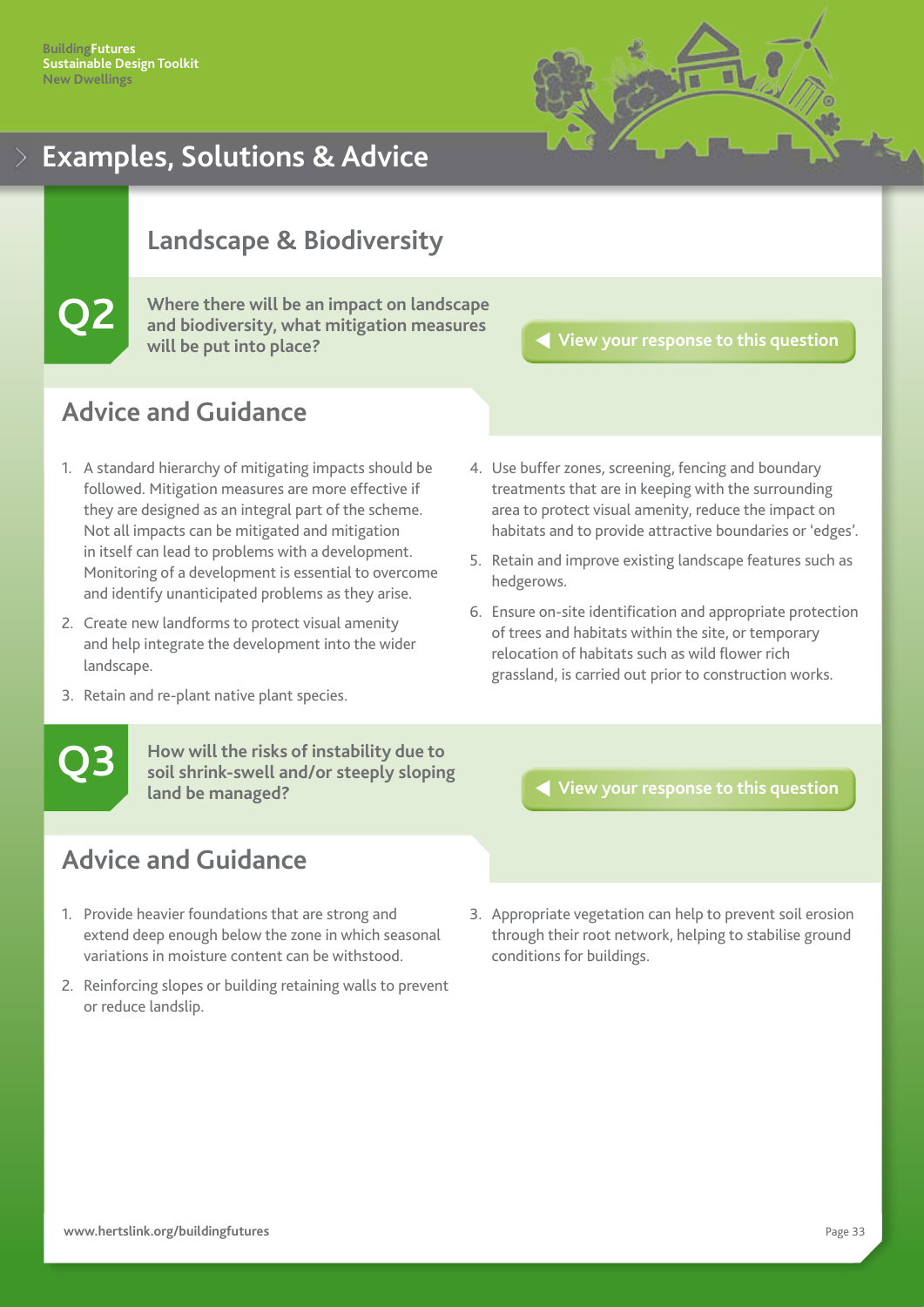

### <span id="page-34-0"></span>**Materials & Waste**

**Q1 What sustainable materials will be used?**

**[View your response to this question](#page-19-0)**

### **Advice and Guidance**

- 1. Use reclaimed/reused (e.g. brick/ slate tiles), recycled materials (e.g. plasterboard) which should be viable on any project, whatever its scale, location or functional specification.
- 2. Use local traditional materials where possible, or source materials locally to reduce 'road miles' and the building's carbon footprint. Source timber that is Forest Stewardship Council (FSC) certified, or an equivalent certification standard.
- 3. Use natural materials that are 'carbon neutral', for examples locally produced wood, wool and straw/reed. Water and vegetable oil based paints should be used due to their low VOC content.
- 4. Longevity and robustness of materials should at least equate to the expected functional lifetime of the building, and should age well with the building.

# **Q2**

**How will the waste hierarchy be embedded into the design and construction?**

- 1. Embed the waste hierarchy into all design and construction decisions - Avoid, Reduce, Reuse, then Sustainable Disposal.
- 2. Reuse demolition waste in the construction of the new dwelling or recover demolition waste such as broken bricks and concrete for on site levelling and the creation of any new landforms.
- 3. Offsite manufactured components and other innovative timber construction methods can reduce construction time and waste on site.
- **[View your response to this question](#page-20-0)**
- 4. Design the new building with flexible internal space to allow the home to be adaptable to changing needs without major demolition work.
- 5. Provide waste sorting and storage facilities on-site for recycling or future reuse. Return packaging and unused materials to suppliers.
- 6. Provide appropriate internal and external space for occupiers to sort and store their waste and which promotes higher rates of recycling of dry waste and food waste, for example a compost and food growing area could be integrated into the design.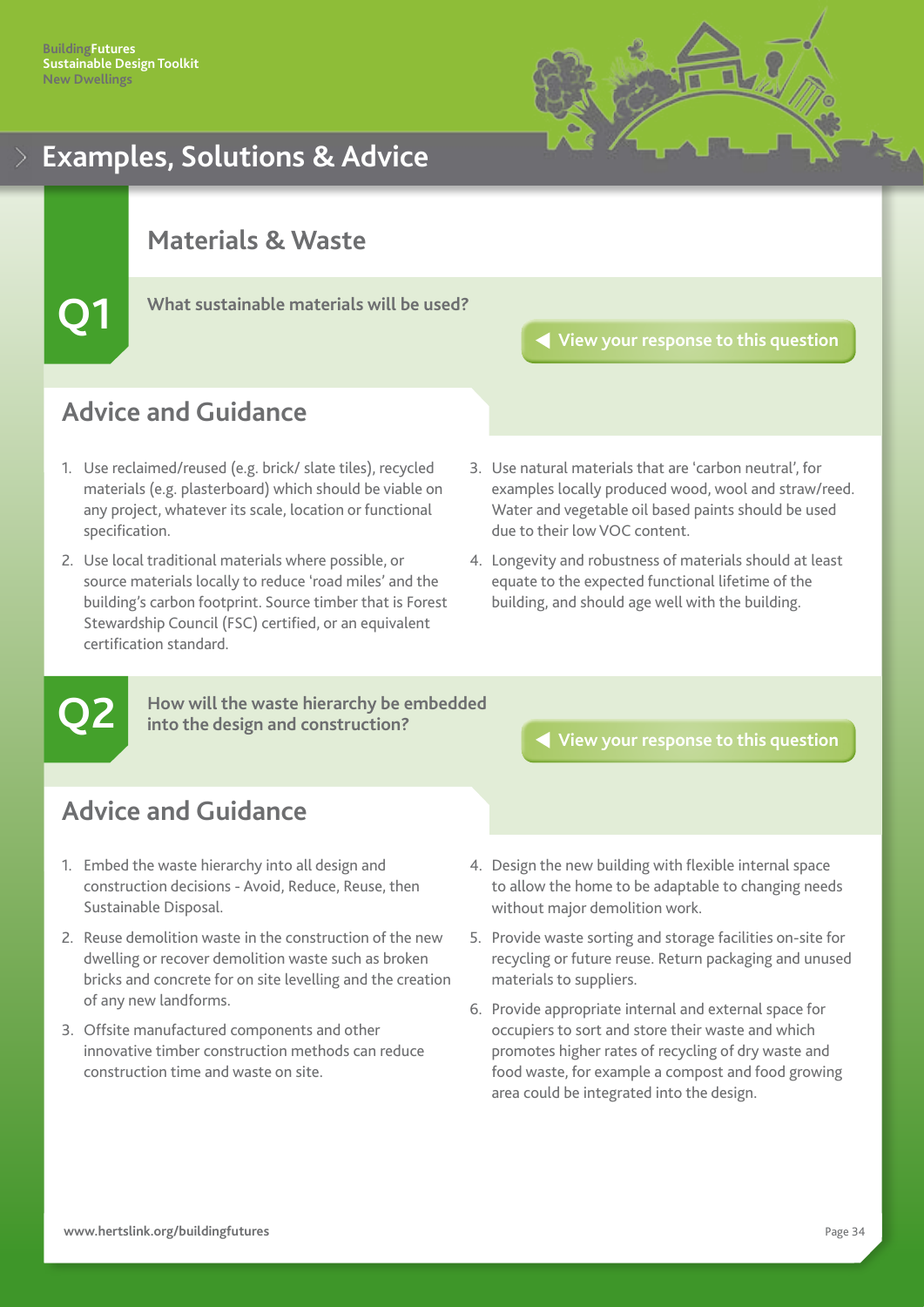

<span id="page-35-0"></span>**Noise**

**Q1 How will construction noise be minimised?**

**[View your response to this question](#page-21-0)**

# **Advice and Guidance**

- 1. Avoid site drilling wherever possible.
- 2. Keep site grinding, cutting and similar noisy activities to a minimum, and at appropriate times of the day.
- 3. Avoid vibro-compaction of the ground as much as possible.
- 4. Use off-site manufacturing where possible, such as the cutting of non standard concrete blocks off site under controlled conditions.

**Q2**

**What noise attenuation measures will be incorporated into the design?**

**[View your response to this question](#page-22-0)**

- 1. Use sound resistant flooring and walling systems.
- 2. Thicker, heavier doors and double/triple glazed windows will provide greater noise insulation.
- 3. Position rooms which are less sensitive to noise to act as screens or baffles between noise sensitive rooms and internal or external noise sources.
- 4. Green roofs can act as sound barriers by absorbing, reflecting and deflecting sound waves.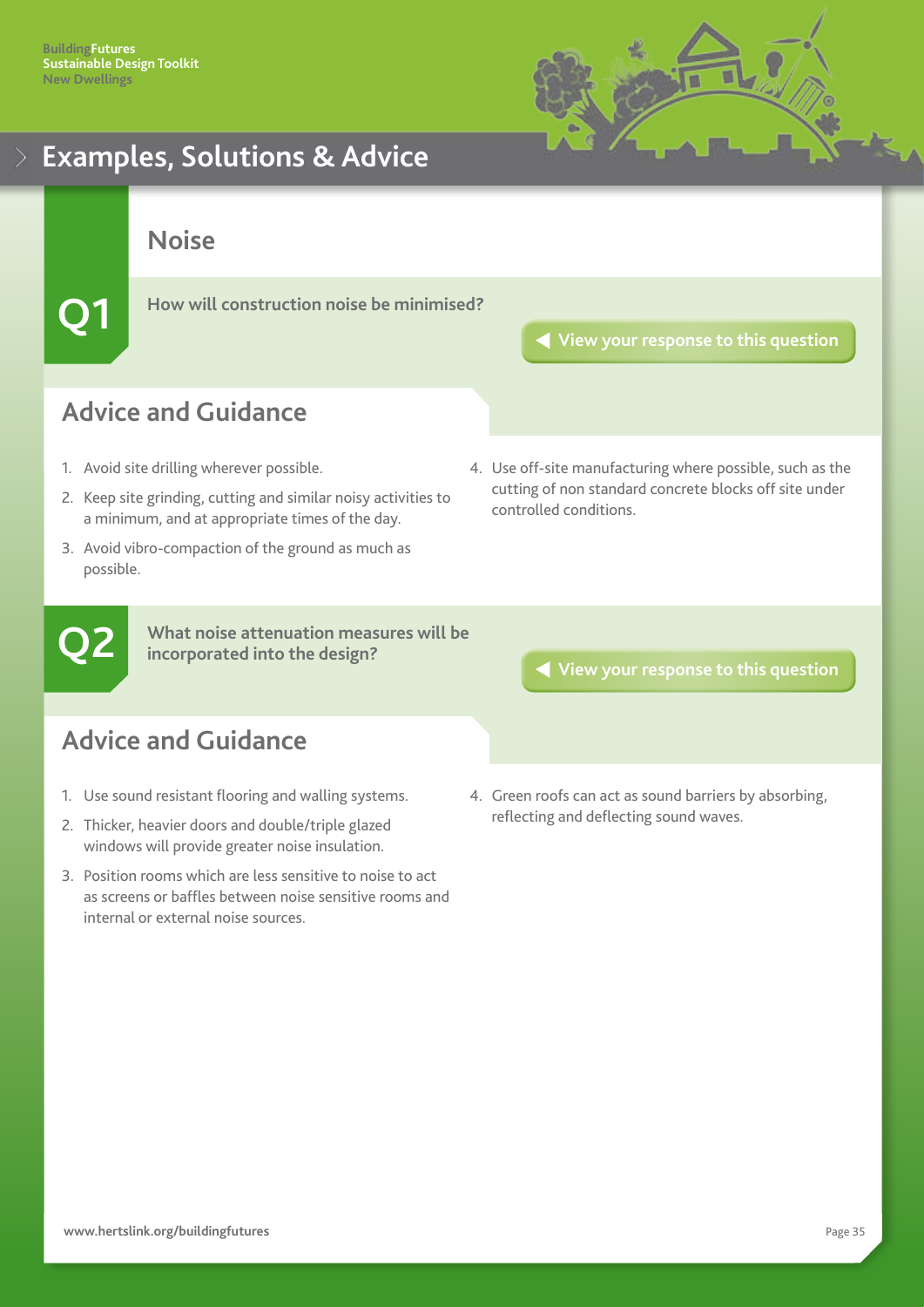

### <span id="page-36-0"></span>**Design & Safety**

**Q1 How will the design promote place making?**

**[View your response to this question](#page-23-0)**

### **Advice and Guidance**

- 1. Choose an appropriate architectural response that relates well to both the character of the surrounding area and the building's function.
- 2. Create a positive relationship with neighbouring buildings, the streetscene and the public realm through appropriate use of scale, massing and aspect, siting

within the plot, separation to adjacent buildings, and continuity of building line and active frontages.

3. Use high quality durable materials, external finishes, and hard and soft landscaping to help create a sense of place and worth.

**Q2**

**How will the different and changing needs of occupiers be accommodated?**

**[View your response to this question](#page-24-0)**

- 1. Develop a design brief which outlines how the dwelling may grow or adapt over time, to ensure it is fit for purpose now and in the future.
- 2. Open plan or flexible floor plates or lightweight, demountable internal construction.
- 3. Foundations to attached garages designed to accommodate first floor extensions.
- 4. Provide garage space that can easily be converted into living space.
- 5. Roof structures and pitch designed to facilitate dormer/ loft extensions.
- 6. On hillside sites, dwellings could be built with basements which can be converted to living, storage or parking space.
- 7. Doorways, floor levels and circulation space within the home and garden areas should be designed for easy access by all abilities and avoid creating trip hazards.